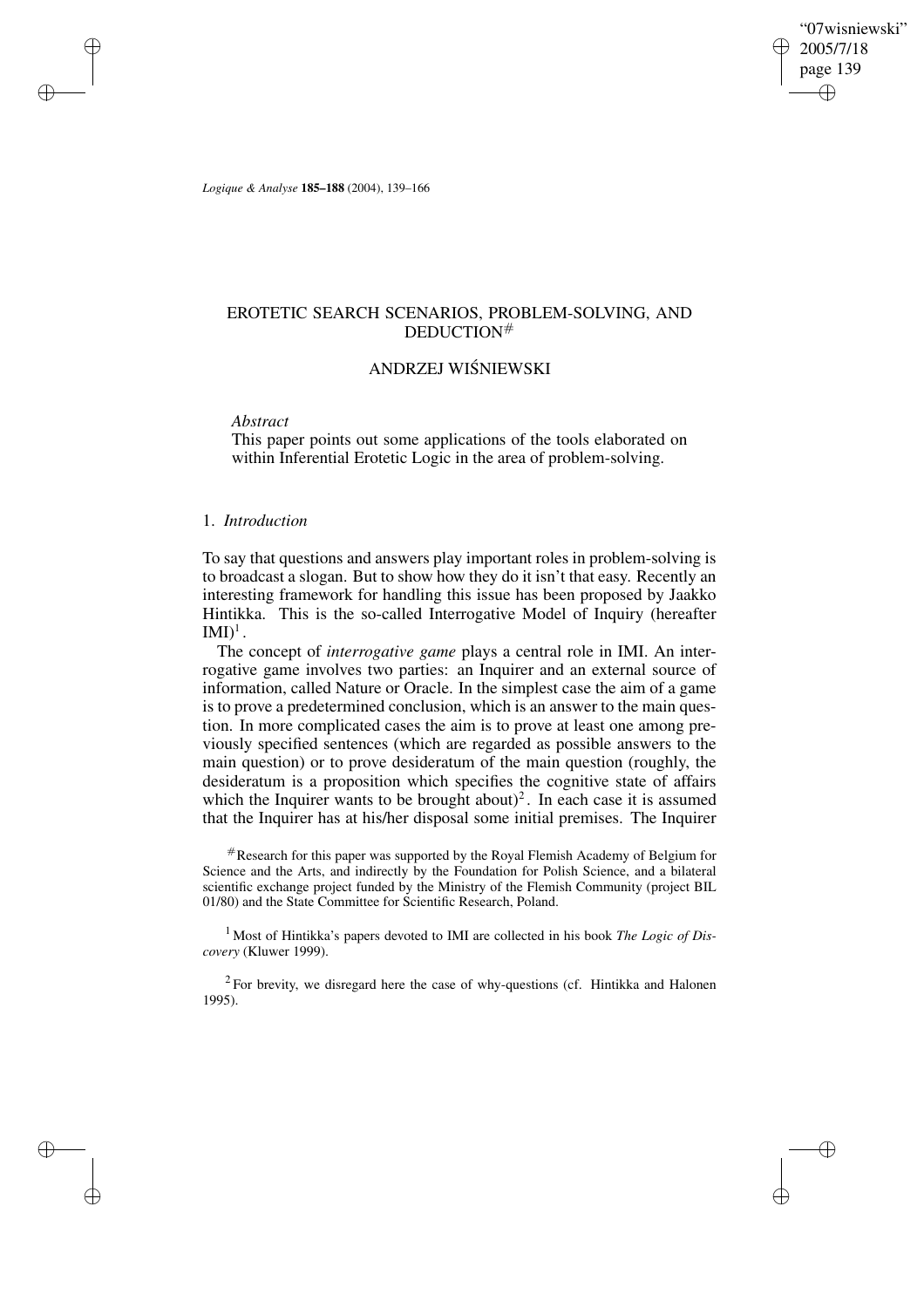"07wisniewski" 2005/7/18 page 140 ✐ ✐

✐

✐

#### 140 ANDRZEJ WIŚNIEWSKI

is free to choose between: (a) *deductive moves*, in which conclusions are drawn from what has already been established and (b) *interrogative moves*, in which questions are addressed to a source of information. The choice is a matter of strategy. The only restriction imposed on questions that may occur in interrogative moves is that the presuppositions of these questions have to be established, i.e. must be conclusions of some earlier deductive move(s) or belong to the initial premises. But the inferences which take place in an interrogative game have declarative sentences as premises and conclusions. Questions do not serve as premises or conclusions: they are devices by means of which new relevant information comes into play (of course, with the exception of the main question, which specifies the aim of the game).

But what if we allow questions to be being used as premises for further questions? This step is, in a sense, natural: we often transform questions into further questions whose answers are more accessible by available means. IMI does not have a logical apparatus to handle this, however. But there is a logic, called Inferential Erotetic Logic (IEL for short), which may be helpful here. IEL defines the concept of validity of inferences which involve questions and explicates the concept of search scenario. The aim of this paper is to show some applications of the tools elaborated within IEL in the area of problem solving.

We start by pointing out some changes in the general picture which stem from taking into consideration inferences that have questions as premises and conclusions. Then we turn to the role played by erotetic search scenarios (defined within the framework of IEL) in problem-solving.

# 2. *The General Setting*

First, we assume that the main problem of an inquiry is expressed by a question. This is a relatively safe assumption. But the second assumption is less safe: we assume that this question is well-defined, that is, satisfies Hamblin's postulate:

[H] *Knowing what counts as an answer is equivalent to knowing the question.*

This will be explicated as:

[DA] *One can specify the set of direct answers.*<sup>3</sup>

 $3$  For different approaches to the problem of answerhood see, e.g., the survey paper Harrah (2002).

✐

✐

✐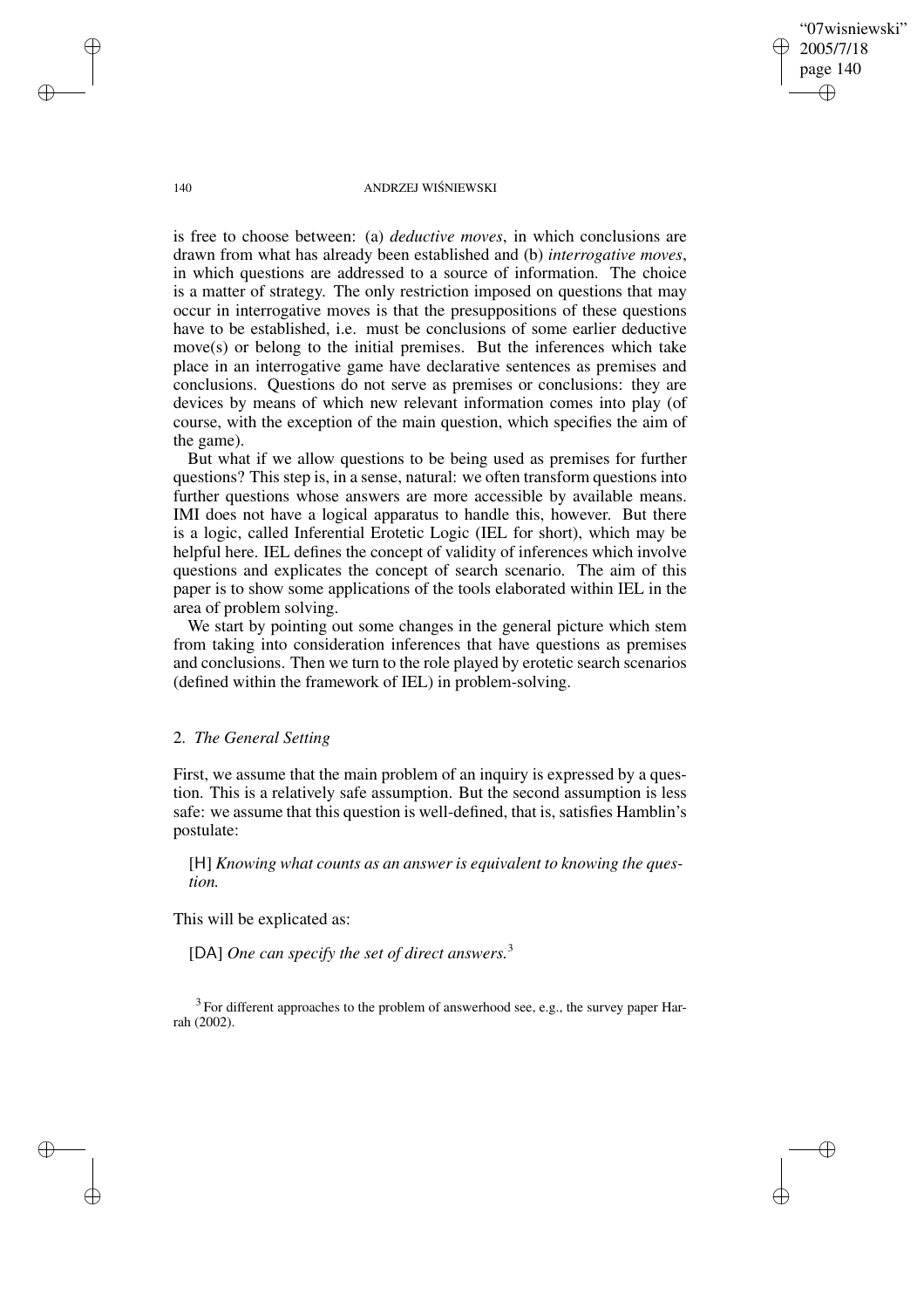✐

Pragmatically, a direct answer is a possible and just-sufficient answer. Thus, intuitively, direct answers are the possibilities offered by a question. Direct answers are declarative sentences. We also assume that any auxiliary question of an inquiry should satisfy the condition [DA]. Of course, the above assumptions restrict the range of applicability of our proposal. But we do not aim at a complete theory of problem-solving.

We use  $dQ$  for the set of direct answers to a question Q.

A direct answer is a possible answer and thus may be true or false. A question is said to be *sound* if and only if at least one direct answer to it is true, and *unsound* otherwise. We neither assume nor deny that the main question is sound, and similarly for other questions which may occur in an inquiry.

Problem-solving always takes place in some environment. We model this by saying that there exists a set of *initial premises*; these premises are regarded as reliable and so are their logical consequences.

Yet, we are not interested in procedures which amount to picking up a direct answer to the main question from the initial premises. For this reason we assume that no direct answer to the main question belongs to the set of initial premises. This does not mean, however, that a direct answer to the main question cannot be "extracted" from the initial premises by performing some inferential moves. But we admit the possibility that in order to solve the main problem new information should be acquired.

We assume that during the search for a solution to the problem expressed by a question three kinds of activities are permitted:

- *valid inferential moves*;
- *hypothetical moves*;
- *information-gaining moves*.

# 2.1. *Inferential Moves*

✐

✐

✐

✐

Inferential moves may be either *standard* or *erotetic*. Standard moves are inferences which have declarative sentences as premises and conclusions. Inferential erotetic moves are erotetic inferences. An *erotetic inference* has a question as the conclusion, whereas the premises consist of a question and possibly some declarative sentence(s).<sup>4</sup> Validity of standard inferential moves is defined in terms of entailment; the transmission of truth is the underlying idea. Validity of erotetic inferences is defined in terms of *erotetic implication*; the underlying ideas are:

<sup>4</sup> In this paper we disregard erotetic inferences which have declarative sentences as premises and questions as conclusions; IEL analyses them as well.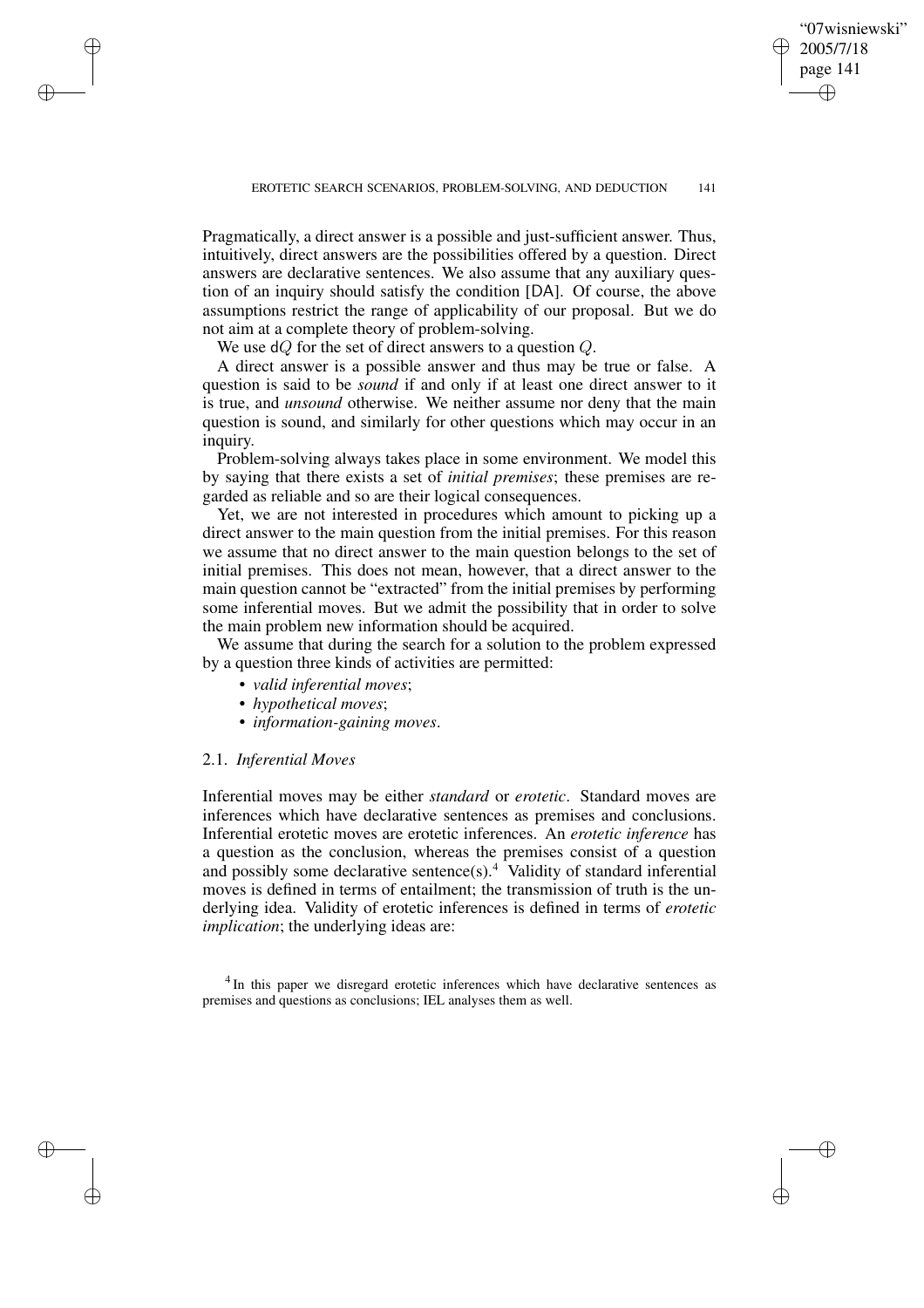✐

### 142 ANDRZEJ WIŚNIEWSKI

(C1) (*transmission of soundness/truth into soundness*) if the implying question is sound and all the declarative premises are true, then the implied question must be sound,

(C2) (*open-minded cognitive usefulness*) each direct answer to the implied question is potentially useful, on the basis of the declarative premises, for finding an answer to the implying question.

Condition  $(C_2)$  is then clarified by requiring that each direct answer to the implied question should, together with the declarative premises, *narrow down* the class of possibilities offered by the implying question. This idea is explicated in semantic terms (see below).

Erotetic implication can be defined for a wide class of formalized languages (cf. Wiśniewski 1994, 1995, 1996, 2001). Let us consider the simplest case, however.

# 2.1.1. *An Illustration: Erotetic Implication and Classical Propositional Calculus*

Let L be the language of Classical Propositional Calculus (hereafter CPC); we assume that the connectives $\neg, \rightarrow, \land, \lor, \equiv$  occur in L. We use p, q, r, s, t,  $u, w, p_1, \ldots$  for propositional variables. The concept of well-formed formula of L is defined as usual. The language *L* is an extension of L. *L* has wellformed formulas (wffs) of two kinds: declarative and erotetic. *Declarative well-formed formulas* (d-wffs for short) of *L* are the well-formed formulas of L, exclusively. Erotetic wffs of *L* are questions of the language. A *question* of *L* is an expression of the form:

 $(2.1)$  ? { $A_1, A_2, ..., A_n$ }

where  $n > 1$  and  $A_1, A_2, ..., A_n$  are nonequiform (i.e. syntactically distinct) d-wffs of *L*. If  $?$  { $A_1$ ,  $A_2$ , ...,  $A_n$ } is a question, then each of the d-wffs  $A_1, A_2, ..., A_n$  is called a *direct answer* to this question. Note that each question of *L* has at least two direct answers.

A question of the form  $(2.1)$  can be read: "Is it the case that  $A_1$ , or is it the case that  $A_2$ , ..., or is it the case that  $A_n$ ?". However, in some special cases a different reading can be recommended. Moreover, for the sake of concision we adopt here some notational conventions. Questions of the form:

 $(2.2)$  ?  ${A, \neg A}$ 

✐

✐

✐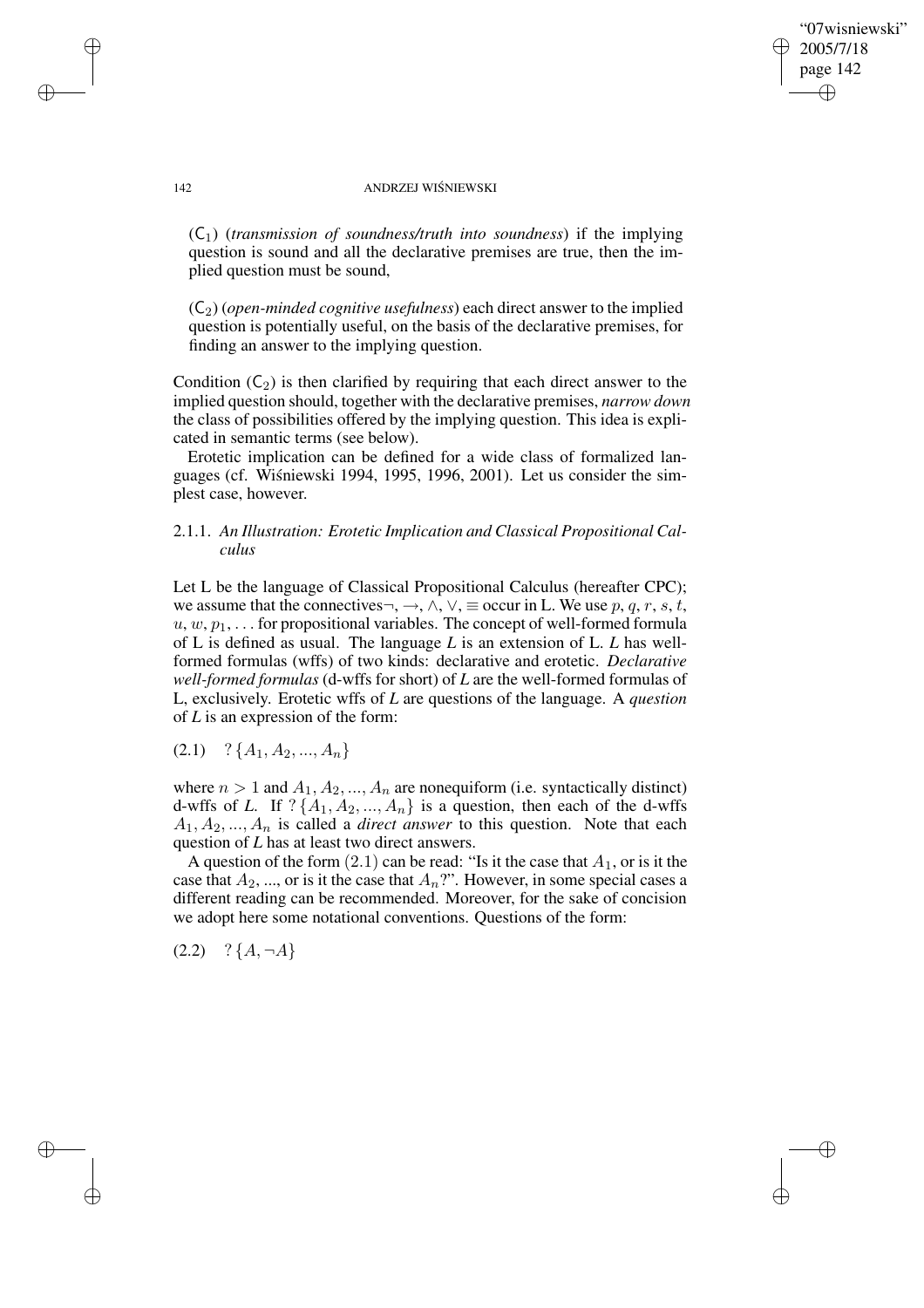✐

called *simple yes-no questions*, can be read "Is it the case that A?", and are abbreviated as:

 $(2.3)$  ? A

✐

✐

✐

✐

The d-wffs  $A$  and  $\neg A$  are the *affirmative answer* and the *negative answer*, respectively. Questions falling under the schema:

$$
(2.4) \quad ? \{A \land B, A \land \neg B, \neg A \land B, \neg A \land \neg B\}
$$

can be read "Is it the case that A and is it the case that  $B$ ?"; they may be called (binary) *conjunctive questions*, and are abbreviated as:

$$
(2.5)
$$
 ?  $\pm |A, B|$ 

We use the Greek lower-case letters  $\varphi$ ,  $\psi$ ,  $\gamma$ , with subscripts if needed, as metalinguistic variables for d-wffs and questions. The letters  $A, B, C, D$  are metalinguistic variables for d-wffs, and the letters  $X, Y$  are metalinguistic variables for sets of d-wffs. The symbols  $Q, Q_1, \dots$  will be used as metalinguistic variables for questions. As above, the set of direct answers to a question Q will be referred to as  $dQ$ . In the metatheory we use the standard set-theoretical terminology and notation.

Let *D* be the set of all the d-wffs of *L*. Let  $\{1, 0\}$  be the set of truth values (where 1 stands for Truth, and 0 for Falsehood). A CPC-*valuation* is a function from *D* to the set  $\{1, 0\}$ , defined in the standard manner. Let *v* be a CPC-valuation. We say that a d-wff A is *true* under *v* if  $v(A) = 1$ , and *false* under *v* if  $v(A) = 0$ . Since we will be dealing only with CPC- valuations, in what follows by a valuation we mean a CPC-valuation.

A d-wff A is *CPC-valid* iff A is true under every valuation.

Note that a valuation is a function from the set of d-wffs and thus one cannot apply the concept of valuation to questions. We do not assign Truth or Falsehood to questions. But in the case of questions we use the (relativized) concept of soundness. We say that a question Q is *sound* with respect to a valuation  $v$  ( $v$ -sound for short) iff at least one direct answer to  $Q$  is true under *v*.

Next we introduce the concept of multiple-conclusion entailment (mcentailment for short; cf., e.g., Shoesmith and Smiley 1978). Mc-entailment is a relation between *sets* of d-wffs of *L*. We say that a set of d-wffs X *multipleconclusion entails* a set of d-wffs Y iff the following condition holds: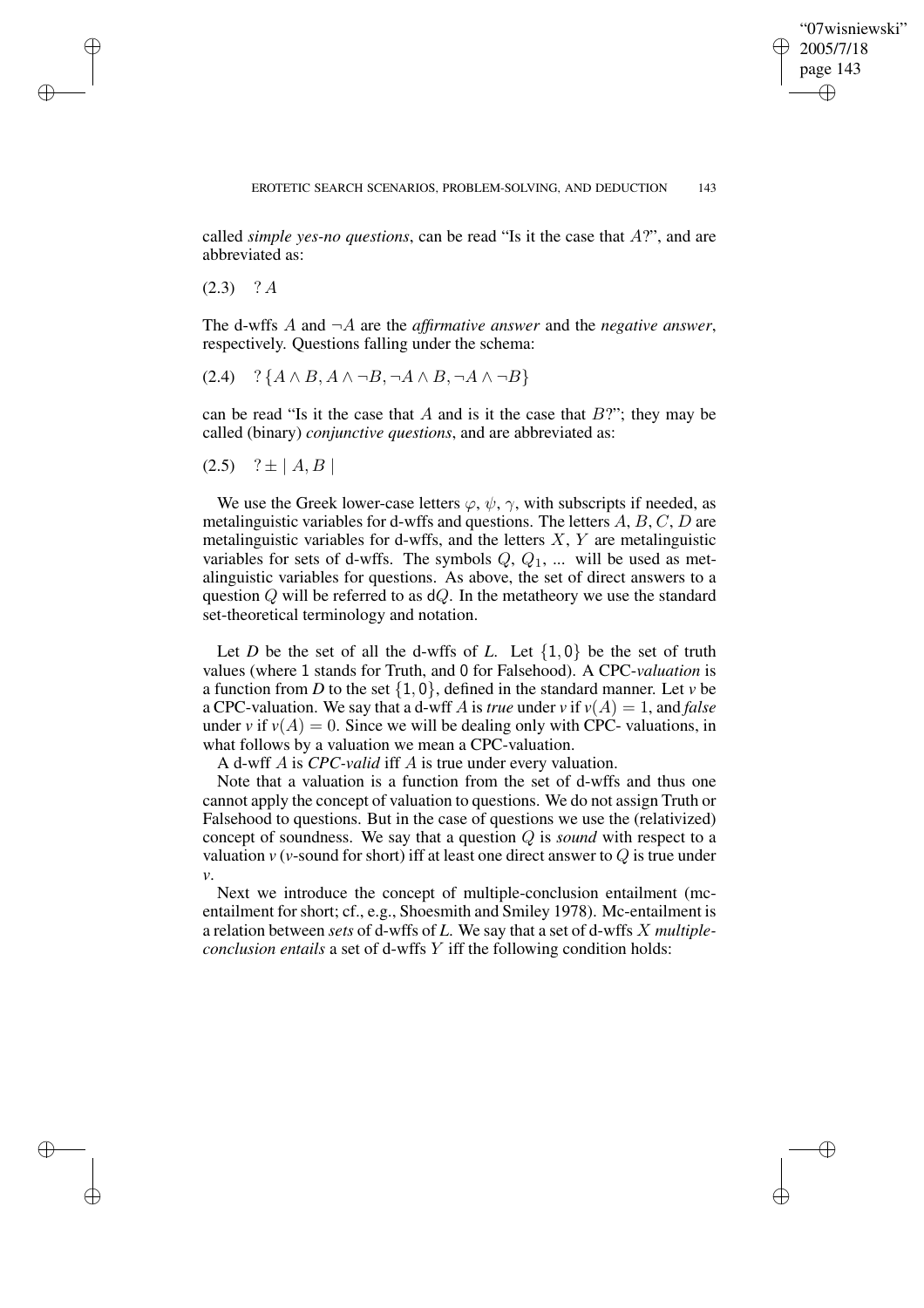## "07wisniewski" 2005/7/18 page 144 ✐ ✐

✐

✐

### 144 ANDRZEJ WIŚNIEWSKI

(#) for each valuation *v*: if all the d-wffs in X are true under *v*, then at least one d-wff in Y is true under *v*.

The standard concept of (single-conlusion) entailment can now be defined as mc-entailment of a singleton set (*i.e.* X *entails* A iff X mc-entails  $\{A\}$ ).

Erotetic implication is defined by:

*Definition* 1: A *question* Q implies *a question*  $Q_1$  on the basis of *a set of d*-wffs X (*in* symbols:  $Im(Q, X, Q_1)$ ) *iff* 

- (i) *for each*  $A \in dQ : X \cup \{A\}$  *mc-entails*  $dQ_1$ *, and*
- (ii) *for each*  $B \in dQ_1$  *there exists a non-empty proper subset* Y *of*  $dQ$ *such that*  $X \cup \{B\}$  mc-entails Y.

If  $X = \emptyset$ , then we say that Q *implies*  $Q_1$  and we write  $\text{Im}(Q, Q_1)$ .

Since we consider here only questions which have finite sets of direct answers, mc-entailment of dQ reduces to entailment of a disjunction of all the elements of dQ, and mc-entailment of a finite proper subset of  $dQ_1$  is tantamount to entailment of a disjunction of all the elements of the subset. Thus it is possible to define erotetic implication for *L* without applying the concept of mc-entailment. In the general case, however, one has to use mc-entailment when defining erotetic implication.

### 2.2. *Further Remarks on Inferential Erotetic Moves*

Once erotetic implication is defined, so is validity of erotetic inferences.

An erotetic inferential move may pertain to the main question of an inquiry. This reflects the usual situation, in which we transform an initial question into a question whose answers are, in some sense, more accessible. An erotetic inferential move may also involve as a premise a question which is the conclusion of a previous erotetic inferential move. Moreover, the declarative premises may involve not only the initial premises, but also items of information introduced in information-gaining moves or hypothetical moves. Let us stress that we do not require that once a question is arrived at, it must be asked and answered. We allow for a situation in which a question which is the conclusion of an erotetic inferential move is used only as a premise of a further erotetic move. Thus auxiliary questions are either *queries* (i.e. questions which are asked and answered) or *non-queries* (i.e. questions which serve only as premises in erotetic inferential moves).

✐

✐

✐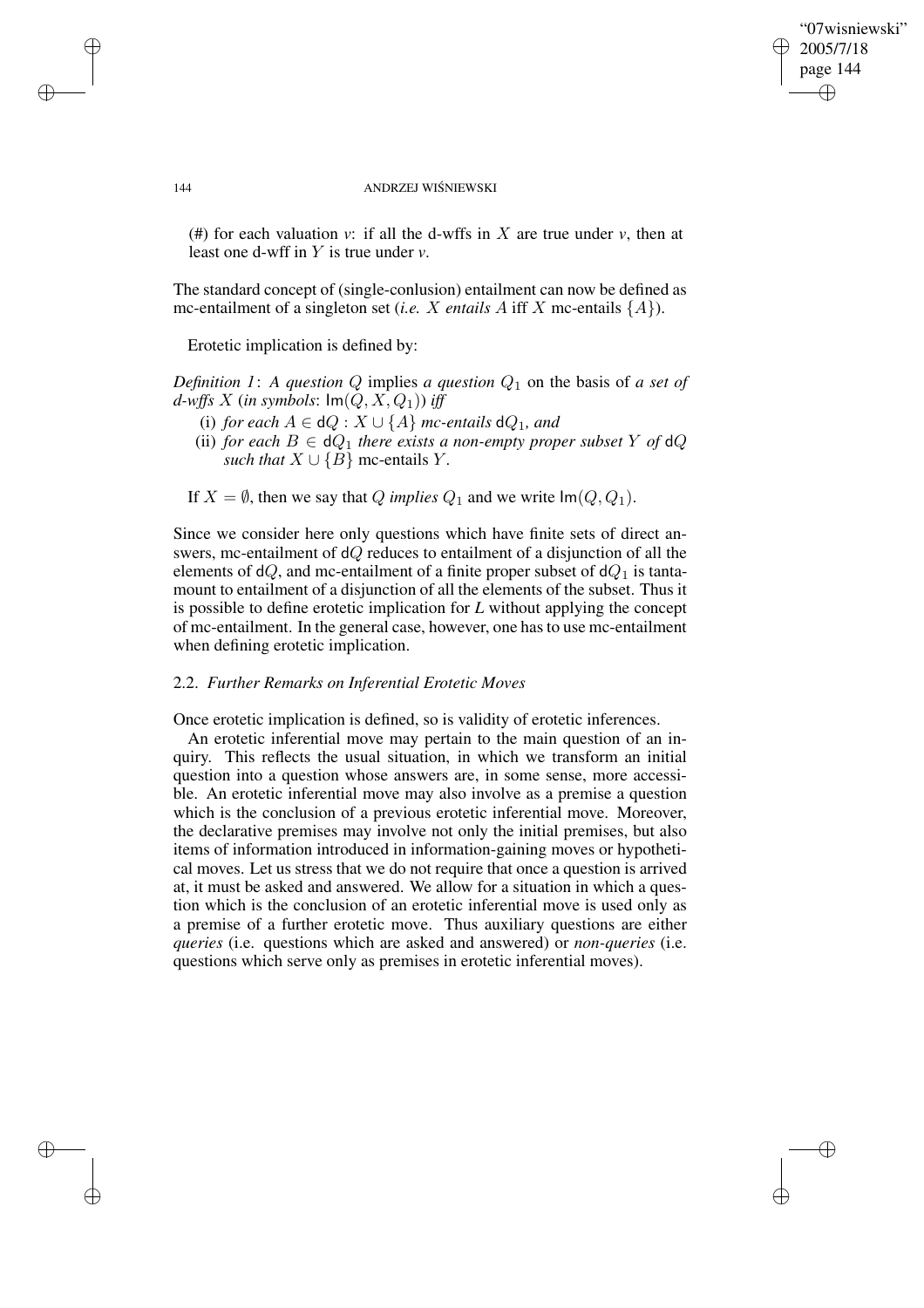#### EROTETIC SEARCH SCENARIOS, PROBLEM-SOLVING, AND DEDUCTION 145

*"07wisniewski" 2005/7/18 page 145*

✐

✐

✐

✐

# 2.3. *Hypothetical Moves and Information-gaining Moves*

A *hypothetical move* is an introduction of a direct answer to a query. An *information-gaining* move amounts to an introduction of a reliable direct answer to a query. Thus when a hypothetical move is performed, a sentence is introduced only for the reason that it is a direct answer to a query. When an information-gaining move is performed, an answer is introduced for stronger reason(s). The relevant reasons are: (a) the just-introduced answer is an initial premise (recall that initial premises are considered as reliable); (b) the just-introduced answer is given by an external source of information which is considered as reliable, or (c) the just-introduced answer is a conclusion of a valid (standard) inference whose premises are considered as reliable.

# 3. *Erotetic Derivations and Search Scenarios*

Erotetic derivations and erotetic search scenarios have been formally defined elsewhere.<sup>5</sup> But in order to make this paper self-contained we have to say a few words about them. We will start from a semi-formal presentation and concentrate upon the underlying intuitions; some comments and developments presented below are new. The schematic definitions gain exact contents after specifying the syntax and semantics of the language considered. In particular, when we replace "declarative sentences" by "d-wffs" and conceive "entailment" and "erotetic implication" according to the definitions introduced in Section 2.1.1, we get the relevant concepts for the language *L*.

### 3.1. *Erotetic Derivations*

✐

✐

✐

✐

Inferential moves supplemented with hypothetical moves and/or informationgaining moves can be *arranged into* erotetic derivations.

An erotetic derivation is goal-directed: it starts with a question and aims at a direct answer to it. The remaining items of the derivation are auxiliary questions and/or declarative sentences. An auxiliary question must be (erotetically) implied by some earlier item(s) of the derivation; it is assumed that no auxiliary question is equivalent to (*i.e.* has the same set of direct answers as) the first question. A declarative sentence involved in an erotetic derivation is either an initial premise, or is a (direct) answer to an auxiliary question (in this case it is introduced immediately after the question), or is entailed by some earlier item(s) of the derivation. To be more precise, we have:

 $5$  Cf. Wiśniewski (2003); see also Wiśniewski (2001).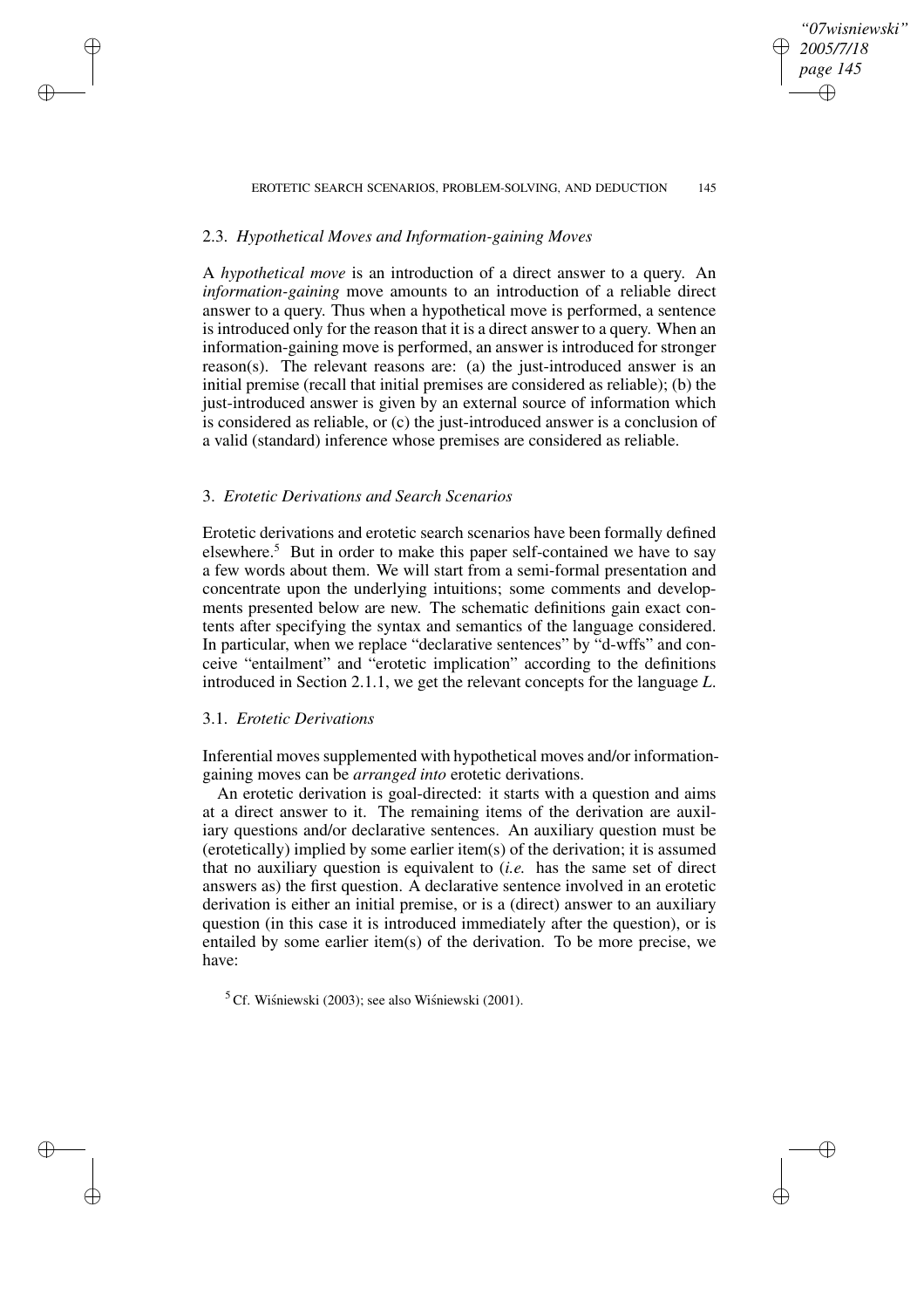✐

### 146 ANDRZEJ WIŚNIEWSKI

*Definition* 2: *A finite sequence*  $e = \varphi_1, ..., \varphi_n$  *is an erotetic derivation (ederivation for short*) of a direct answer A to a question Q on the basis of a set of declarative sentences X iff any  $\varphi_i(1 \leq i \leq n)$  is either a question or a *declarative sentence,*  $\varphi_1 = Q$ ,  $\varphi_n = A$ , and the following conditions hold:

- (1) *for each question*  $\varphi_k$  *of*  $\epsilon$  *such that*  $k > 1$ :
	- (a)  $d\varphi_k \neq dQ$ *, and*
	- (b)  $\varphi_{k+1}$  *is either a question or a direct answer to*  $\varphi_k$ ;
- (2) *for each declarative sentence*  $\varphi_i$  *of*  $e$ :
	- (a)  $\varphi_i \in X$ *, or*
	- (b)  $\varphi_j$  *is a direct answer to*  $\varphi_{j-1}$ *, where*  $\varphi_{j-1} \neq Q$ *, or*
	- (c)  $\varphi_i$  *is entailed by a certain set of declarative sentences such that each element of this set precedes*  $\varphi_i$  *in* e;
- (3) *for each question*  $\varphi_k$  *of*  $\epsilon$  *such that*  $\varphi_k \neq Q : \varphi_k$  *is (erotetically) implied by a certain question*  $\varphi_i$  *which precedes*  $\varphi_k$  *in* **e** *on the basis of the empty set, or on the basis of a set of declarative sentences such that each element of this set precedes*  $\varphi_k$  *in* e.

An element  $\varphi_k$  (where  $1 < k < n$ ) of an e-derivation  $e = \varphi_1, \dots, \varphi_n$  is a *query* of e if  $\varphi_k$  is a question and  $\varphi_{k+1}$  is a direct answer to  $\varphi_k$ . Thus queries are defined syntactically. Note that an e-derivation may involve auxiliary questions that are not queries.

There are e-derivations which involve only one question, i.e. the initial one. We call them *erotetically trivial*. Observe that a two-term sequence  $Q, A >$ , where  $A \in dQ$ , is an e-derivation of A only if  $A \in X$ . An *erotetically nontrivial* e-derivation must contain at least one query.

## 3.2. *Erotetic Search Scenarios*

Some families of interconnected e-derivations (of direct answers to a given question) constitute *erotetic search scenarios*.

*Definition* 3: *A finite family*  $\Phi$  *of e-derivations is an* erotetic search scenario for a question Q relative to a set of declarative sentences X *iff each element of* Φ *is an e-derivation of a direct answer to* Q *on the basis of* X *and the following conditions hold:*

- (1) d $Q \cap X = \emptyset$ ;
- (2) Φ *contains at least two elements*;
- (3) *for each element*  $e = \varphi_1, \varphi_2, \dots, \varphi_n$  *of*  $\Phi$ *, for each index k such that*  $1 \leq k \leq n$ :
	- (a) *if*  $\varphi_k$  *is a question and*  $\varphi_{k+1}$  *is a direct answer to*  $\varphi_k$ *, then for each direct answer B to*  $\varphi_k$ *, the family*  $\Phi$  *contains a certain*

✐

✐

✐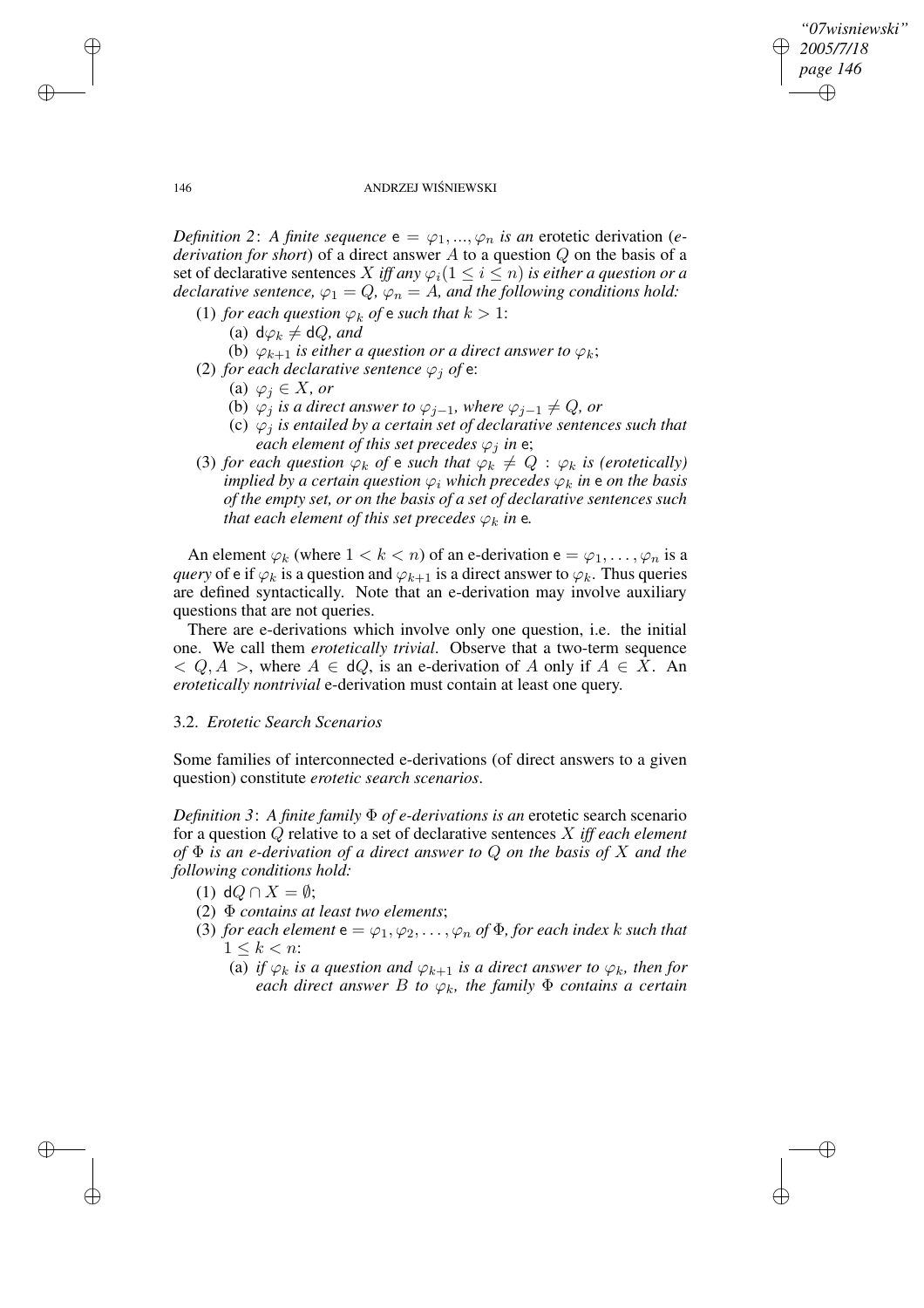## "07wisniewski" 2005/7/18 page 147 ✐ ✐

✐

✐

#### EROTETIC SEARCH SCENARIOS, PROBLEM-SOLVING, AND DEDUCTION 147

*e*-derivation  $e' = \psi_1, \psi_2, \dots, \psi_m$  such that  $\psi_j = \varphi_j$  for  $j =$  $1, \ldots, k$ *, and*  $\psi_{k+1} = B$ ;

(b) *if*  $\varphi_k$  *is a declarative sentence, or*  $\varphi_k$  *is a question and*  $\varphi_{k+1}$ *is* not a direct answer to  $\varphi_k$ , then for each *e*-derivation  $e' =$  $\psi_1, \psi_2, \dots, \psi_m$  *in*  $\Phi$  *such that*  $\psi_j = \varphi_j$  *for*  $j = 1, \dots, k$ *, we have*  $\psi_{k+1} = \varphi_{k+1}$ .

We shall use the term "e-scenario" instead of the long expression "erotetic search scenario". The elements of e-scenarios are called *paths*. If a path has a direct answer A as its last element, we say that this path *leads to* A. The elements of an appropriate set X will be called *initial premises*. If  $\Phi$ is an e-scenario for Q relative to the empty set, we simply say that  $\Phi$  is an e-scenario *for* Q.

A *query* of an e-scenario is defined as a query of a path of the e-scenario.

Clause (3a) of Definition 1 expresses the idea of *fairness with respect to queries*: if a direct answer C to a query is introduced at a path e, then for *any* direct answer  $B$  to the query that is different from  $C$ , there exists a path  $e'$  which is identical with e to the level of the query, and then has  $B$  at the place where  $\epsilon$  has C. Thus, roughly, for any path and any query on that path there exists a cluster of related paths which have the query and its predecessors in common (that is, "go through" the query and its predecessors), but diverge with respect to the direct answers to the query. Moreover, each direct answer to a query is "used" at some path of the cluster. Clause (3b), in turn, expresses the idea of *regularity*: if  $\varphi_k(k < n)$  is a declarative sentence of a path  $e = \varphi_1, \varphi_2, ..., \varphi_n$ , or  $\varphi_k$  is a question of e which is not a query, then each path which is identical with e to the level of  $\varphi_k$  has  $\varphi_{k+1}$  as the  $k + 1$ st element. In other words, declarative sentences and questions that are not queries are "used" within a cluster of related paths in the same manner; only queries are branching points of e-scenarios.

E-scenarios can be displayed in the form of diagrams showing downward trees; the paths of an e-scenario are represented by the branches of a tree, the trunk included. Two simple examples are presented below:

## *Example 1.*

✐

✐

✐

✐

We make use of the following facts about erotetic implication in *L*: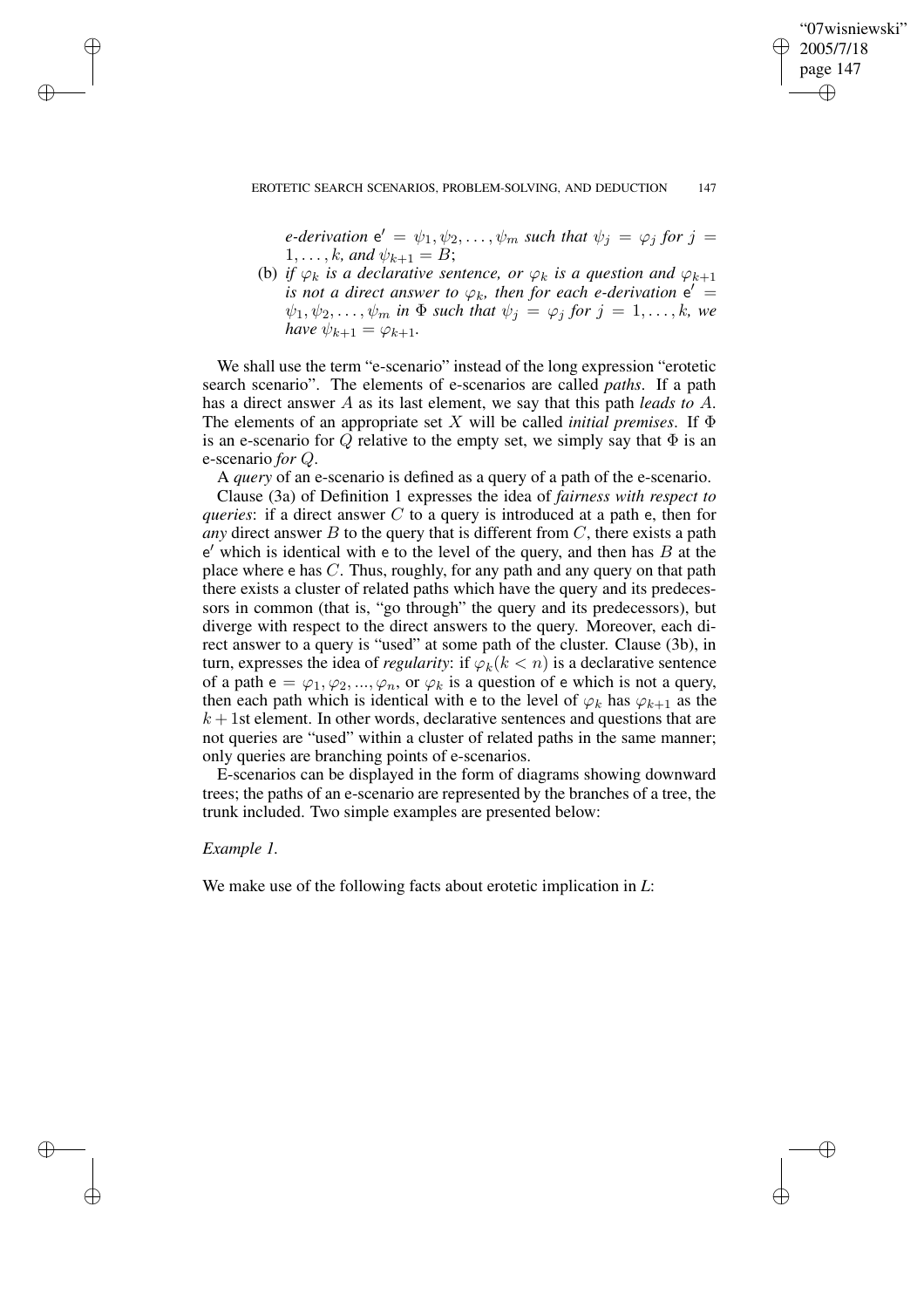$\bigoplus$ 

✐

148 ANDRZEJ WIŚNIEWSKI

- (3.1)  $\text{Im}(? p, p \equiv q \land r, ? (q \land r))$
- (3.2)  $\text{Im}(? (q \wedge r), ? \pm | q, r |)$
- (3.3)  $\text{Im}(? \pm |q, r|, ?q)$
- (3.4)  $\text{Im}(? \pm |q, r |, ?r)$

An e-scenario for ? p relative to  $\{p \equiv q \land r\}$  is displayed in:



Note that since we do not have  $Im($ ?  $(q \wedge r)$ , ? q), an introduction of ? $\pm |q, r|$ is needed as an intermediate step (in order to retain erotetic implication). Of course, question  $? \pm |q, r|$  is not a query.

# *Example 2.*

The following hold:

- (3.5)  $\text{Im}(? \{p, q, r, s\}, t \rightarrow p \lor q, \neg t \rightarrow s, ?t)$
- (3.6)  $\text{Im}(? \{p, q, r, s\}, t \rightarrow p \lor q, t, ? \{p, q\})$
- (3.7)  $\text{Im}(? \{p, q\}, t \rightarrow p \lor q, t, q \equiv u \lor w, ? (u \lor w))$

An e-scenario for ?  $\{p,q,r,s\}$  relative to the set  $\{t \to p \lor q, \neg t \to s, q \equiv 0\}$  $u \vee w$ } is displayed in:

✐

✐

✐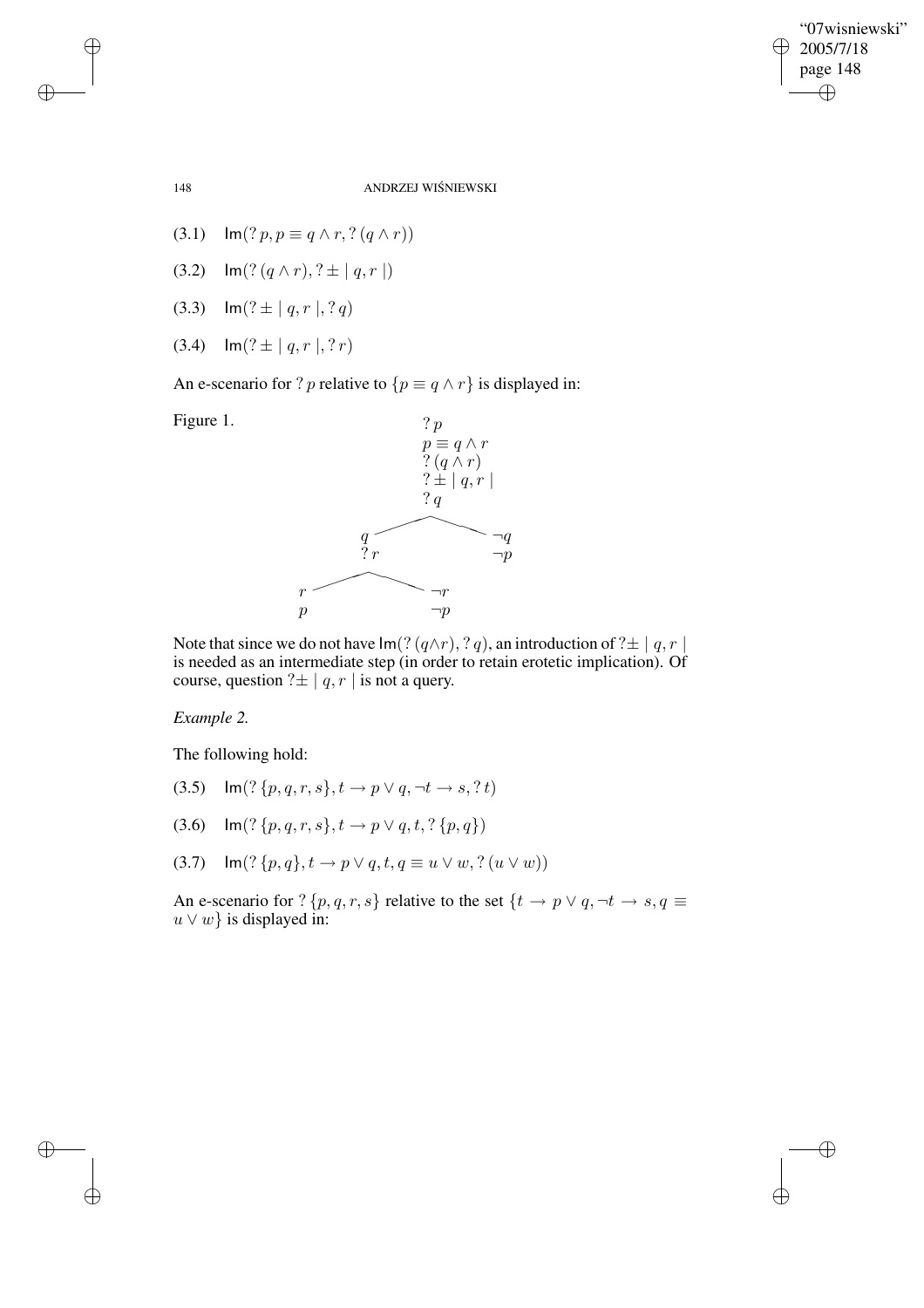✐

#### EROTETIC SEARCH SCENARIOS, PROBLEM-SOLVING, AND DEDUCTION 149

✐

✐

✐

✐



For further examples see Wiśniewski (2003).

Note finally that e-scenarios are either complete or incomplete. An escenario for Q relative to X is *complete* if each direct answer to Q is the endpoint of some path of the scenario, and *incomplete* otherwise. Figure 1 shows an example of a complete e-scenario, whereas the scenario shown in Figure 2 is incomplete (since there is no path which leads to  $r$ ).

## 3.3. *Search Plans*

Both e-derivations and e-scenarios are abstract entities: sequences of expressions or families of sequences of them. An erotetically nontrivial (i.e. involving at least one query) e-derivation can be viewed as a result of performing a series of inferential moves together with information-gaining and/or hypothetical moves. But some erotetically nontrivial e-derivations can also be conceived differently, as *series of conditional instructions pertaining to the search for information*. An example may help to clarify matters here. The following is an e-derivation of the answer  $p$  to the question ?  $p$  on the basis of  $p \equiv q \wedge r$ :

 $(3.8)$  ? p  $(3.9)$   $p \equiv q \wedge r$  $(3.10)$  ?  $(q \wedge r)$  $(3.11)$  ?  $\pm | q, r |$  $(3.12)$  ? q  $(3.13)$  q  $(3.14)$  ? r  $(3.15)$  r (3.16) p

Questions (3.12) and (3.14) are queries. The affirmative answer  $p$  to (3.8) is not entailed by the initial premise (3.9). Yet it is entailed by (3.9) together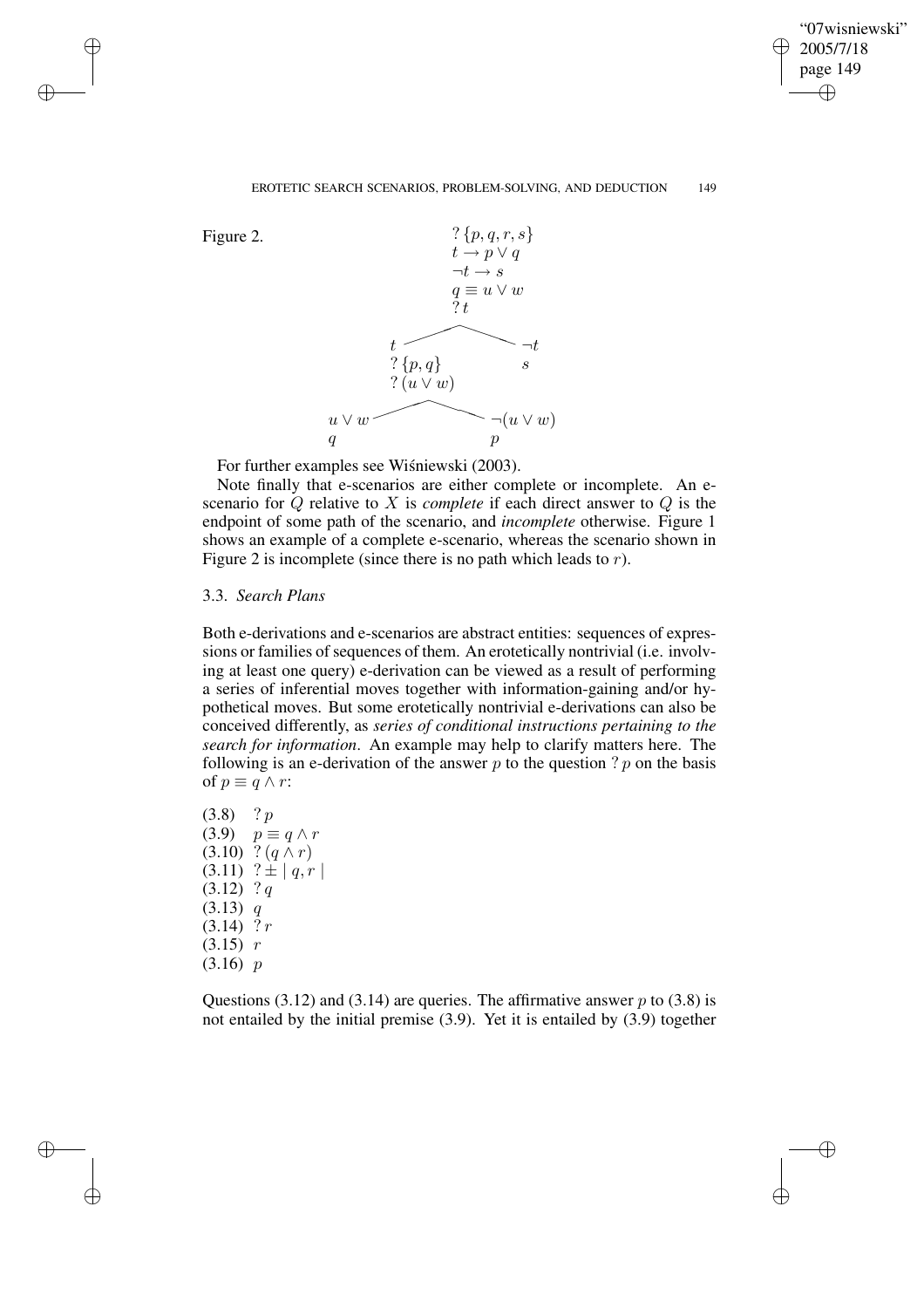✐

### 150 ANDRZEJ WIŚNIEWSKI

with the answers  $(3.13)$  and  $(3.15)$  to the queries. So in order to know that p when we already know that  $p \equiv q \wedge r$ , it is sufficient to know that (3.13) and (3.15) hold. Let us now put in differently. When you look for an answer to (3.8) on the basis of (3.9), first ask the question (3.12). If you have got the answer  $(3.13)$ , then ask question  $(3.14)$ . If you have got the answer  $(3.15)$ to it, then, finally,  $p$  is the answer to  $(3.8)$ . We can express this by adding self-explanatory comments ("marks") at the margin ("I-PREM." abbreviates "initial premise"):

| $(3.8')$ ? p                   | [MAIN]    |
|--------------------------------|-----------|
| $(3.9')$ $p \equiv q \wedge r$ | [I.PREM.] |
| $(3.10')$ ? $(q \wedge r)$     |           |
| $(3.11')$ ? $\pm$   q, r       |           |
| $(3.12')$ ? <i>q</i>           | [ASK]     |
| (3.13') q                      | [IF]      |
| $(3.14')$ ? r                  | [ASK]     |
| (3.15') r                      | [IF]      |
| (3.16') p                      |           |

Auxiliary questions that are not queries are left unmarked; they are necessary premises of erotetic inferences involved (since erotetic implication is not "transitive"), but do not function as requests for information.<sup>6</sup>

But what if  $\neg q$  happens to be the true answer to query (3.13)? *There is no instruction that pertains to this case.* However, the above e-derivation is the leftmost path of the e-scenario presented in Figure 1. Let us now supplement the diagram presented in Figure 1 with marks in an analogous manner:



<sup>6</sup> Similarly, we do not mark declarative sentences that are neither initial premises nor answers to queries (if there are such sentences; in the case of the present example there are not).

✐

✐

✐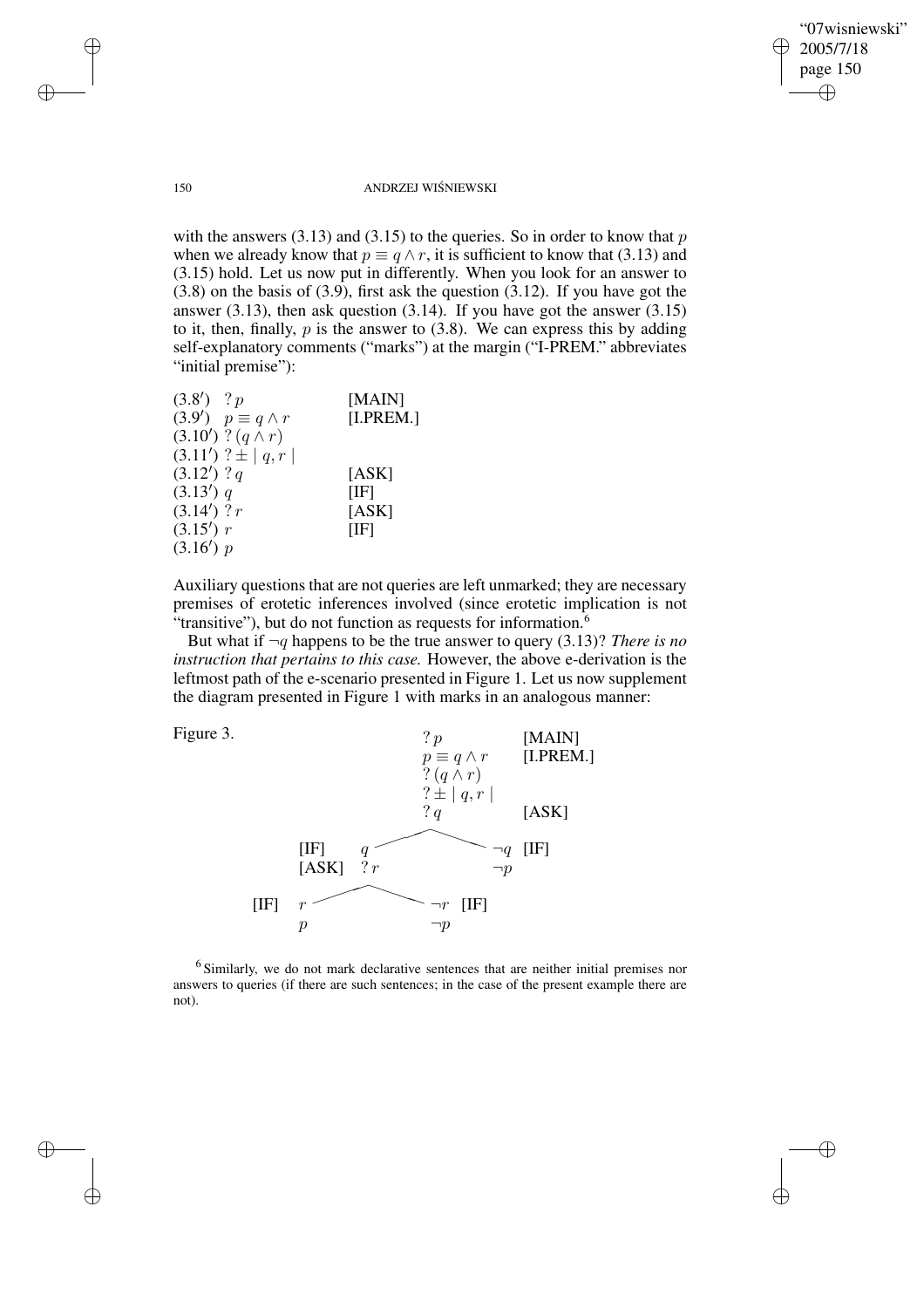✐

The above diagram provides us with conditional instructions which tell us what auxiliary questions should be asked and when they should be asked. Moreover, it shows where to go if such-and-such a direct answer to a query appears to be acceptable and does so with respect to any direct answer to each query. On the other hand, the answers to queries that occur at a path indicate what information is needed in order to reach the answer that is the endpoint of the path.

✐

✐

✐

✐

One can prove (cf. Wisniewski 2003) that e-scenarios have the golden path property: *if the main question of an e-scenario is sound and all the initial premises are true*<sup>7</sup> *, then at least one path of the scenario leads to a true direct answer to the main question*; this path involves only sound auxiliary questions and only true declarative sentences (and among them true answers to queries). Thus, roughly, an e-scenario presents not only a search plan, but a "safe" search plan. Moreover, an e-scenario presents a "no-halt" plan: each direct answer to any query opens further possibilities. This is why search scenarios have priority over erotetic derivations<sup>8</sup>.

Designing an e-scenario is one thing, executing it is another. Once an escenario is ready, the next thing to do is to ask consecutive queries and to make an appropriate use of consecutive answers.

But is it the case that information-gaining moves are inevitable in *any* successful problem-solving procedure based on e-scenarios? The answer to this general question is "no": although new information is needed in most cases, sometimes the *right solution* can be found without performing any information-gaining moves. In these cases *a systematic reflection on possible ways of reaching alternative solutions is sufficient in order to establish*

 $<sup>7</sup>$  Of course, truth and soundness have to be relativized to the underlying semantics (thus</sup> 'true' means 'true in a model', or 'true under a valuation' etc., and similarly for soundness).

<sup>8</sup> A digression: the e-scenarios displayed above are *information-picking*, that is, fulfill the following condition:

(#) the last element of a path (i.e. a direct answer to the main question) is entailed by the set made up of all the other declarative sentences that occur at the path, but is not entailed by any proper subset of this set.

Thus, roughly, all the declarative sentences, answers to queries included, are necessary for the outcome. Moreover, the analyzed e-scenarios are in the canonical form (all the initial premises precede the first query) and are concise (the only declarative sentences which occur at their paths are either initial premises, or answers to queries, or answers to the main question). There are e-scenarios which do not have these properties, however. But e-scenarios which have them seem to be especially useful in problem-solving.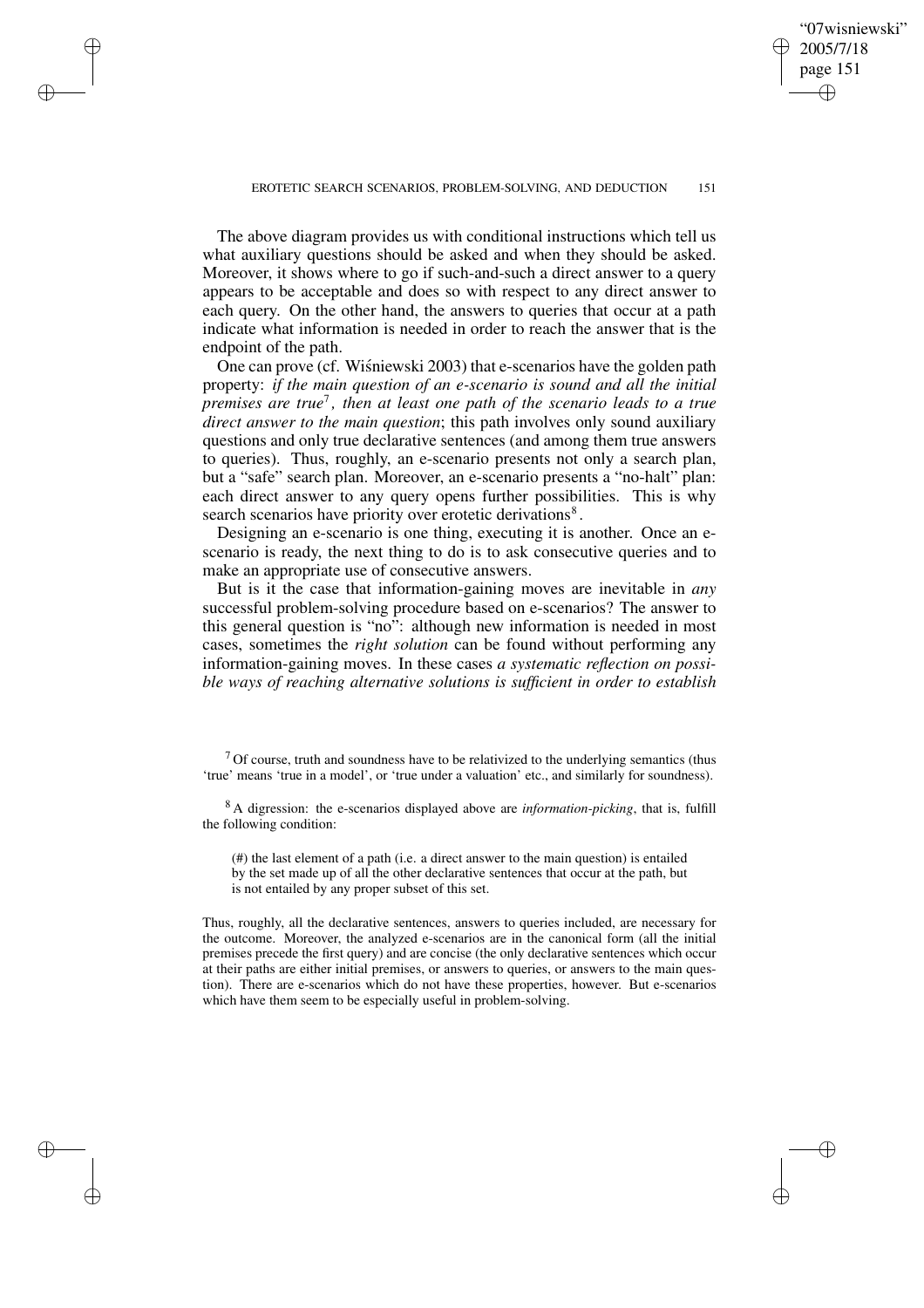"07wisniewski" 2005/7/18 page 152 ✐ ✐

✐

✐

### 152 ANDRZEJ WIŚNIEWSKI

*the right solution*. This systematic reflection is a kind of diagrammatic reasoning which operates on e-scenarios only. We will come back to this issue in Section 4.

# 3.4. *Systematic Embeddings*

Erotetic search scenarios can be designed by applying some underlying logic of questions (which determines erotetic implication) and logic of declaratives (which determines entailment). Thus it is possible to design a search scenario prior to making an attempt to solve a problem; a reasonable strategy is to construct a scenario whose queries are accessible, i.e. answers to them can be established by available means. Of course, in order to design a domain-specific e-scenario we also need some relevant pieces of knowledge, and a cooperation between a logician and an expert seems inevitable. Assume, however, that we have at our disposal a collection of e-scenarios. Is it possible to design new e-scenarios on the basis of these?

As it is shown in Wisniewski (2003), e-scenarios can be obtained from e-scenarios by *embedding*. The basic idea is the following. We have an e-scenario  $\Phi$  for Q relative to X, and a query  $Q^*$  of  $\Phi$ . We also have a complete e-scenario  $\Psi$  for  $Q^*$  relative to Y. Then we embed  $\Psi$  into  $\Phi$ ; the result (provided that some conditions are met) is a new e-scenario for Q relative to  $X \cup Y$ . Roughly, this new e-scenario includes some instructions as to how (i.e. "by means of what queries")  $Q^*$  can be answered, and makes use of possible answers to  $Q^*$  in the same manner as it happens in  $\Phi$ . The operation of embedding is described in exact terms in Wisniewski (2003). However, since e-scenarios are displayed as trees, an embedding can also be viewed as a kind of diagrammatic operation. It is even possible to formulate diagrammatic rules which enable successful embedding. In what follows we will propose some exemplary rules of this kind. For simplicity, we restrict ourselves to the propositional case.

# 3.4.1. *An Example from CPC*

Let us now come back to the language *L* characterized in Section 2.1.2. In what follows we will be applying the syntactic and semantic concepts introduced there. The concepts of erotetic derivation and erotetic search scenario are defined according to the patterns presented by Definition 2 and Definition 3, respectively; we replace "declarative sentences" by "d-wffs" and conceive "entailment" and "erotetic implication" accordingly.

It is easy to show that the following are facts about erotetic implication in *L*:

✐

✐

✐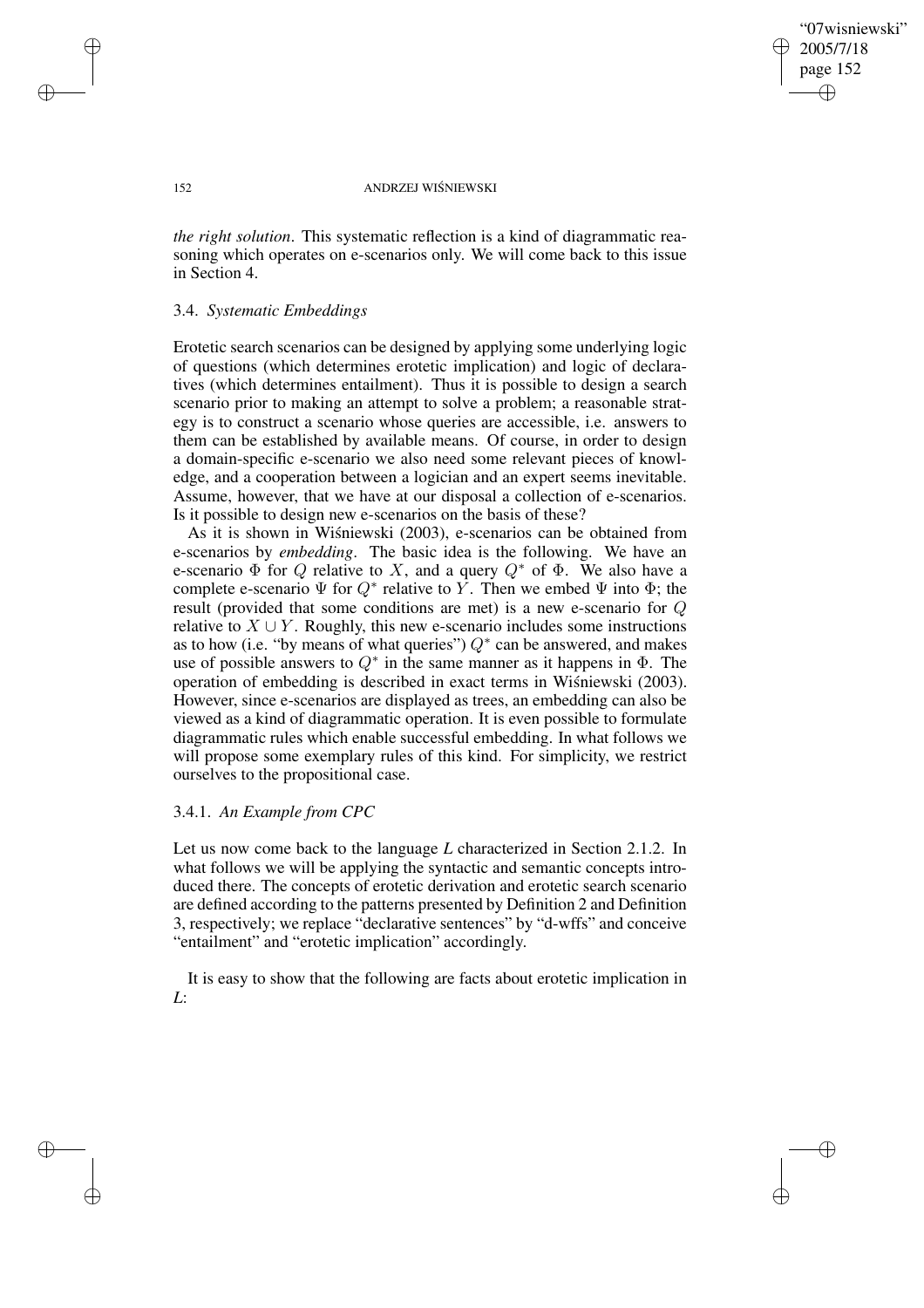"07wisniewski" 2005/7/18 page 153 ✐ ✐

✐

✐

(3.17) Im(?  $(B \oplus C)$ , ?  $\pm |B, C|$ , where  $\oplus$  is any of:  $\rightarrow$ ,  $\wedge$ ,  $\vee$ ,  $\equiv$ ,  $(3.18)$  Im $(? \neg B, ?B),$  $(3.19)$  Im $(? \pm |B, C|, ?B),$  $(3.20)$  Im $(? \pm |B, C|, ?C)$ .

✐

✐

✐

✐

Thus the following show schemata of complete e-scenarios for simple yesno questions that are based on compound d-wffs; we shall call them *standard e-scenarios*:



Note that the above figures show e-scenarios *for* the main question, that is, e-scenarios relative to the empty set.

Now let us come back to the e-scenario displayed in Figure 2 (cf. Section 3.2). This scenario involves the question ?  $(u \vee w)$  as a query. We can transform the scenario by embedding, using Figure 7 as the source of instruction. As the result we get a new e-scenario, displayed in: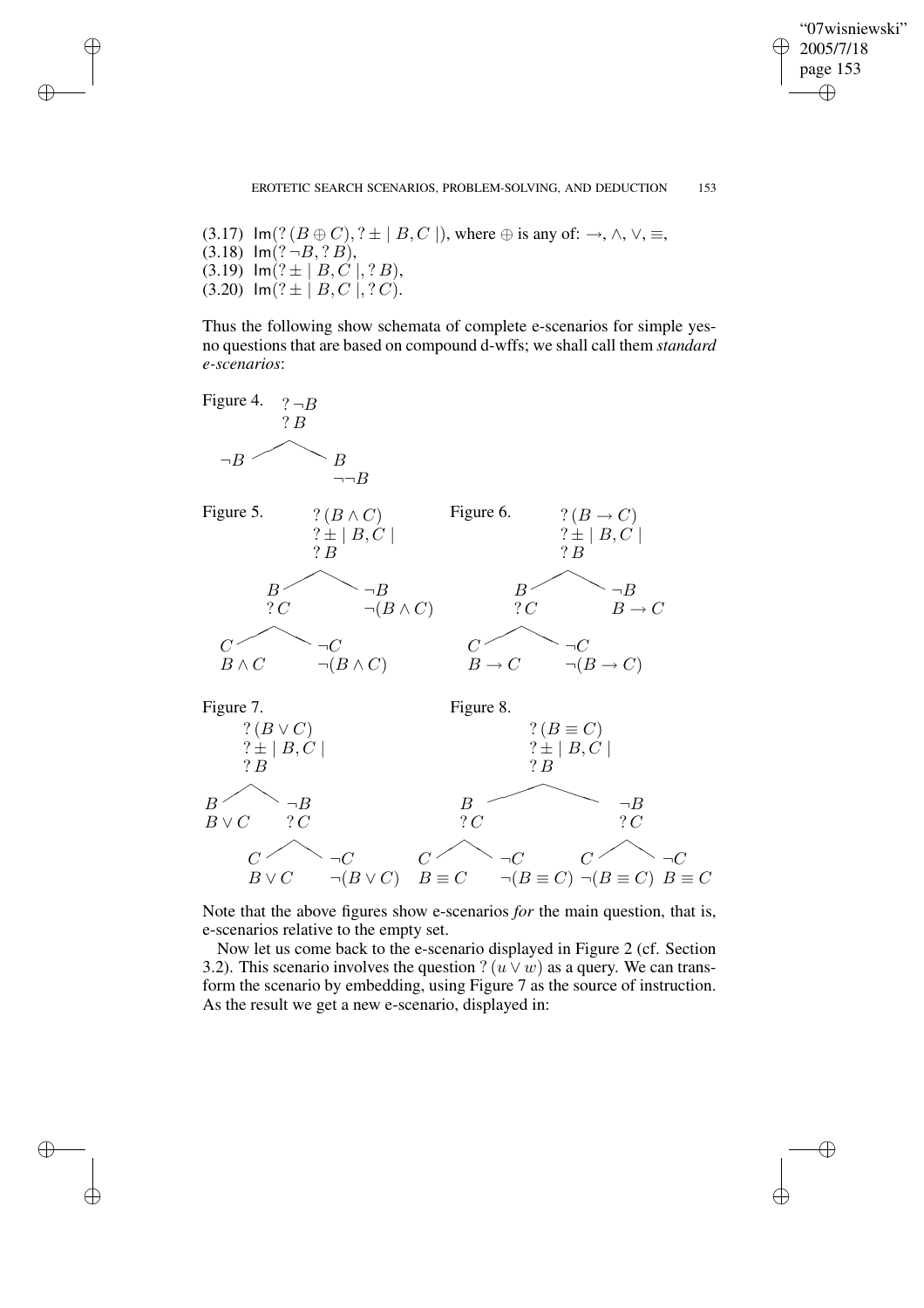✐

154 ANDRZEJ WIŚNIEWSKI



For transparency, we have highlighted the embedded e-scenario.

Observe that what occurs after  $u \vee w$  in the initial scenario, now occurs after it in the new scenario, and similarly for  $\neg(u \lor w)$ . Note that since the embedded scenario does not involve any declarative premises, the new e-scenario is still relative to the same set of d-wffs as the initial e-scenario.

The transition from the initial e-scenario to the new e-scenario may be regarded as an application of a diagrammatic rule. Let us now turn to these rules.

#### 3.4.2. *Some Diagrammatic Rules*

We say that a question Q is *equivalent* to a question  $Q^*$  iff  $dQ = dQ^*$ . Thus equivalence of questions is understood here as a set-theoretical relation, and not as an inferential relation.

Recall that a query of an e-scenario is a query of a path of the scenario, and that queries are defined syntactically: an element  $\varphi_k$  (where  $1 < k < n$ ) of an e-derivation  $e = \varphi_1, ..., \varphi_n$  is a *query* of e if  $\varphi_k$  is a question and  $\varphi_{k+1}$ is a direct answer to  $\varphi_k$ . Now assume that  $\varphi_k$  is a query of e. Let us call the sequence  $\varphi_1, ..., \varphi_{k-1}$  the *root* of  $\varphi_k$  at e. When e is a path of an e-scenario  $\Phi$  and  $\varphi_k$  is a query of e, the family  $\Phi$  splits into two subfamilies:  $\Phi^*$  and  $\Delta$ . The family  $\Phi^*$  comprises all the paths of  $\Phi$  which begin with the root of  $\varphi_k$  at e, have the question  $\varphi_k$  as a query, and then develop in different directions. The family  $\Delta$  consists of all the remaining paths of  $\Phi$  (of course,  $\Delta$  is empty when  $\varphi_k$  is the first query of every path of the scenario). The

Figure 9.

✐

✐

✐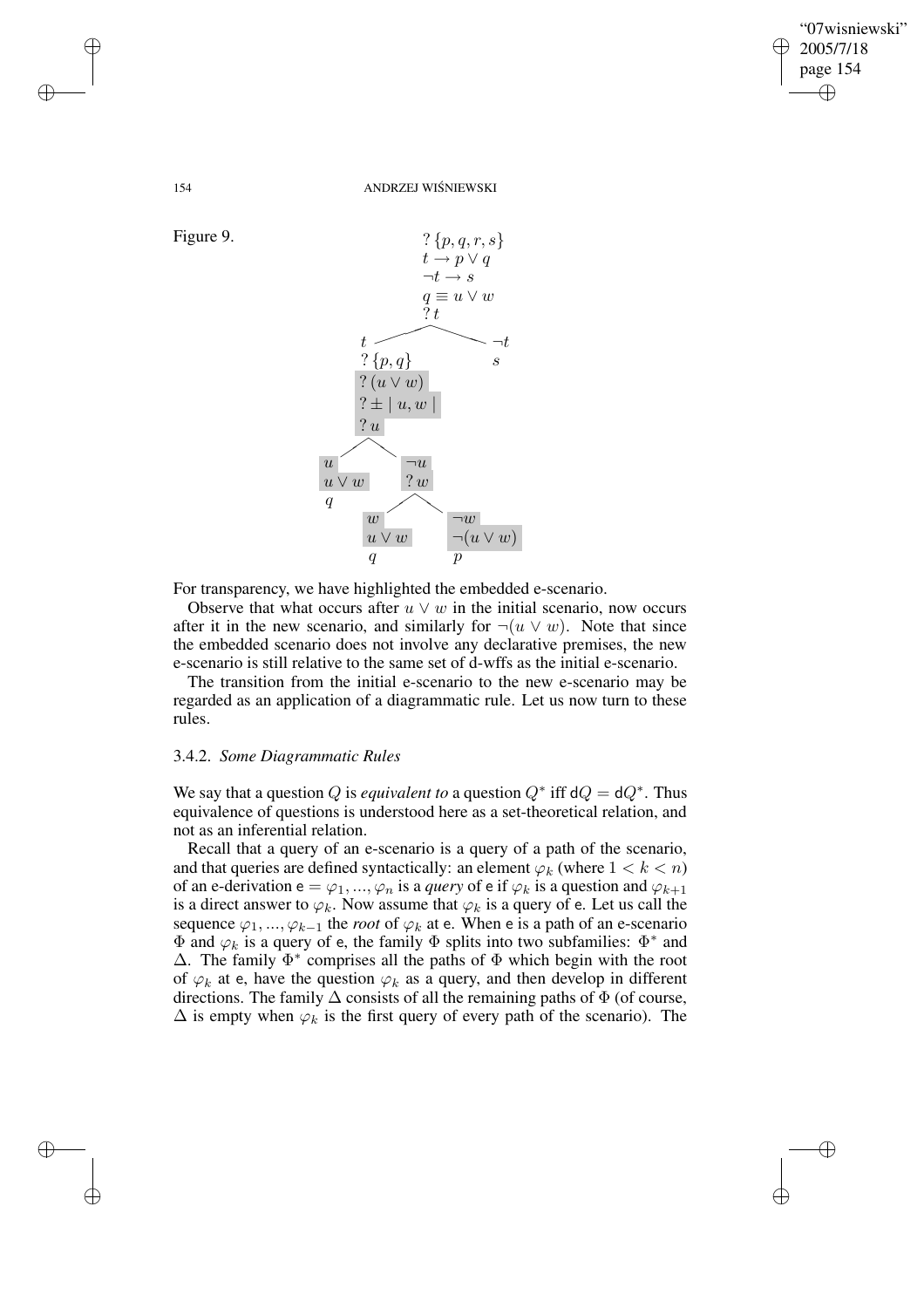✐

following:

✐

✐

✐

✐



represents an e-scenario, which has Q as the main question (*i.e.* Q is the first element of any path), and is the union of two disjoint families of ederivations:

- (a) e-derivations which have  $? A$  as a query and a sequence of wffs rt before the query, and next either have A and a sequence of wffs that belongs to a family  $\Delta_1$ , or have  $\neg A$  and a sequence of wffs which belong to a family  $\Delta_2$  (note that rt is the root of the query in each case), and
- (b) e-derivations which do not fulfill the condition (a).

Any of  $\Delta$ ,  $\Delta_1$ ,  $\Delta_2$  can be empty. By using the above notation we can express *diagrammatic rules of successful embedding*, which enable us to transform e-scenarios into new e-scenarios.



*provided that* Q *is not equivalent to* ? B.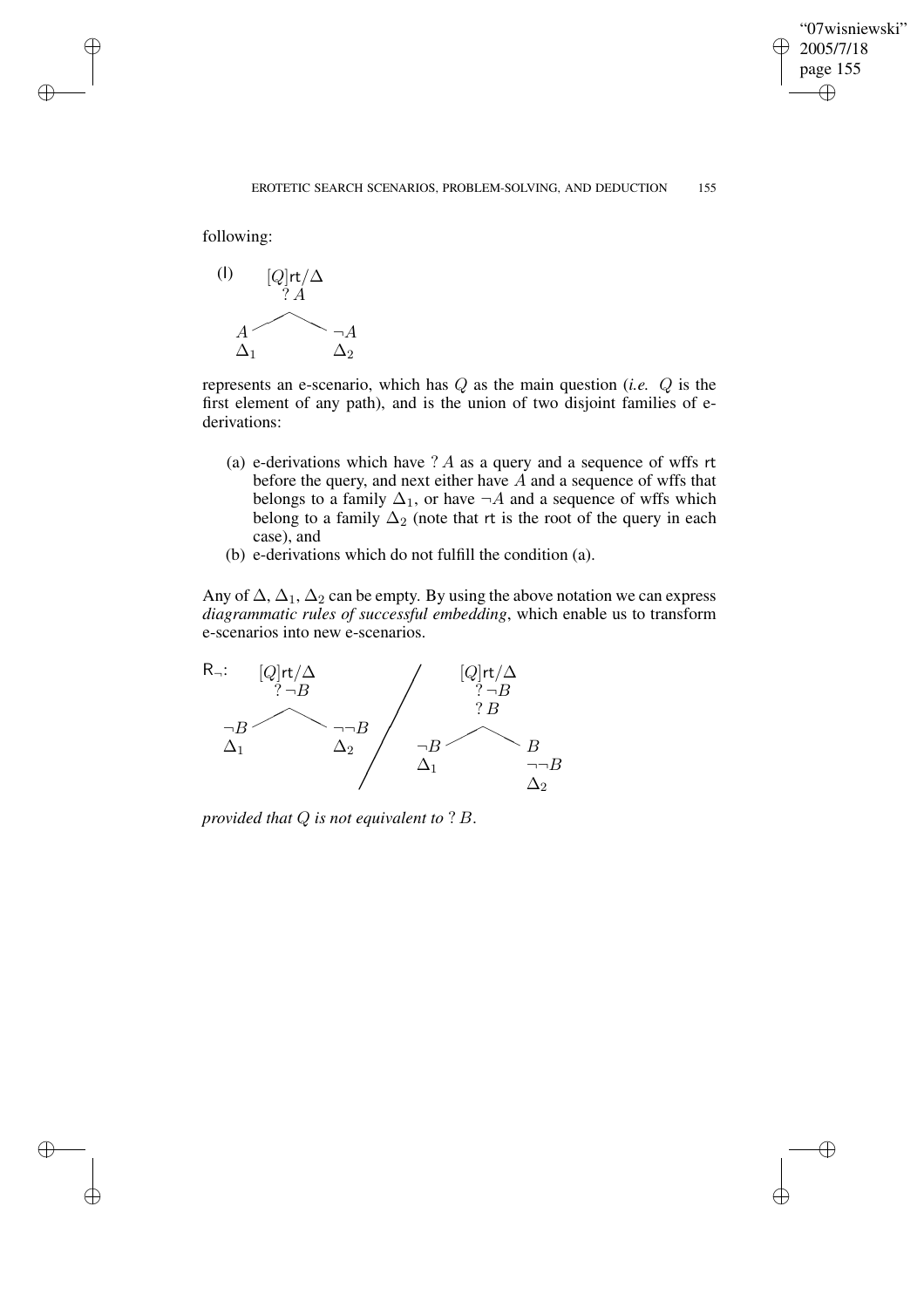$\bigoplus$ 

✐

#### 156 ANDRZEJ WIŚNIEWSKI



*provided that*  $Q$  *is not equivalent to any of:*  $? \pm |B, C|$ ,  $? B, ?C$ .



*provided that*  $Q$  *is not equivalent to any of:*  $? \pm |B, C|$ ,  $? B, ? C$ .

A proviso is always needed because of the requirement (1a) of the Definition 2 (of erotetic derivation). Rules  $R_{\rightarrow}$  and  $R_{\equiv}$  for e-scenarios which involve queries of the form  $? (A \rightarrow B)$  and  $? (A \equiv B)$  can be formulated in a similar manner, by using the schemes displayed in Figures 6 and 8, respectively. We leave this to the reader. We use the symbol  $\Xi$  for the set  ${R_{\neg}, R_{\wedge}, R_{\vee}, R_{\Rightarrow}, R_{\equiv}}$  of rules defined above.

One can easily show that an application of any rule of  $\Xi$  produces an escenario out of an e-scenario.

Let us stress than when a rule of  $\Xi$  is applied, one acts upon a single occurrence of a query. Moreover, the new e-scenario and the old one do not differ with respect to items, which follow consecutive answers to the query that is acted upon: if  $\Delta_i(i = 1, 2)$  occurs in the old e-scenario after an answer A, then  $\Delta_i$  occurs in the resulting e-scenario after A as well.

Observe that the transition from the e-scenario displayed in Figure 2 to the e-scenario displayed in Figure 9 can be viewed as a result of an application of rule R∨.

✐

✐

✐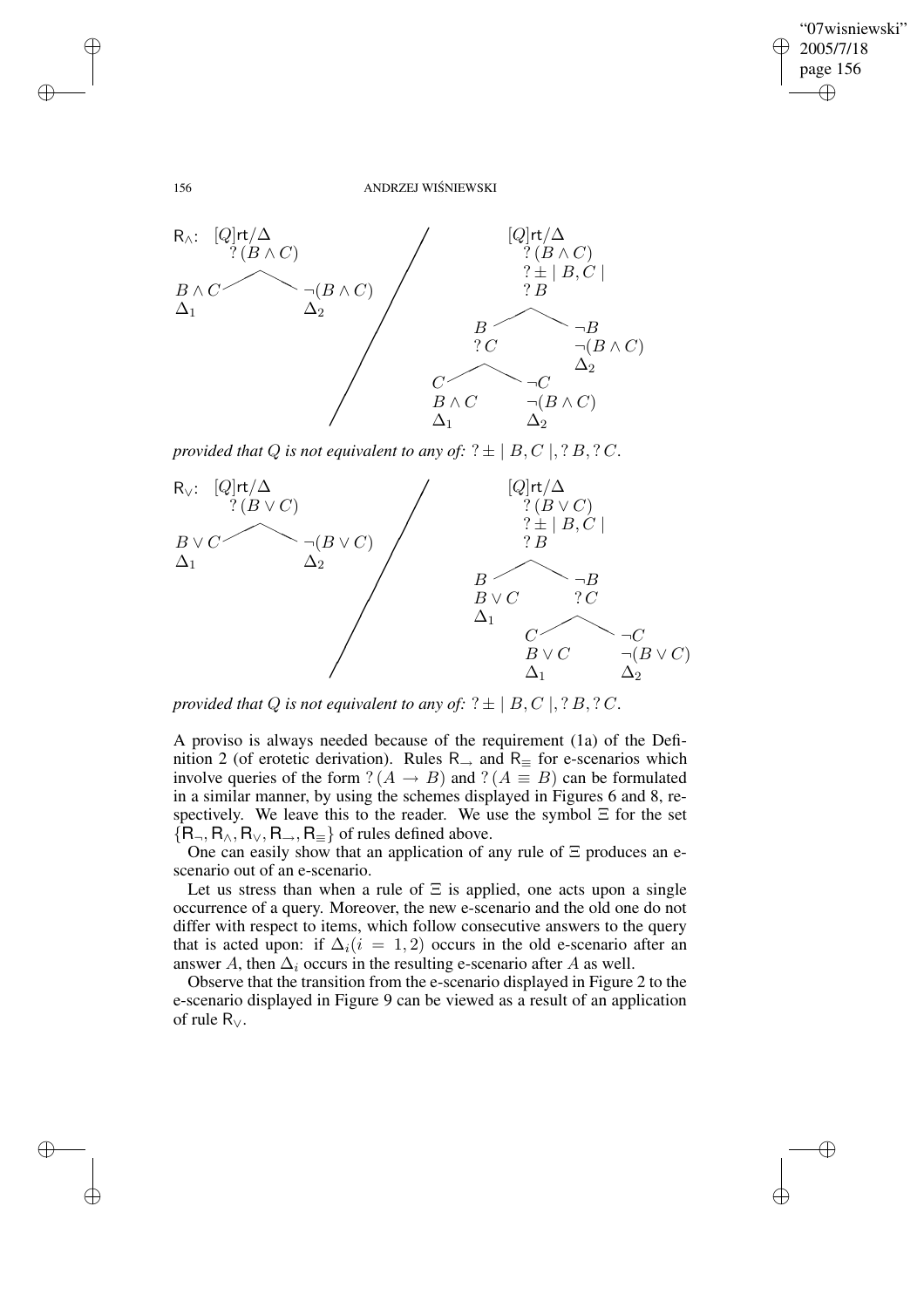# "07wisniewski" 2005/7/18 page 157 ✐ ✐

 $\bigoplus$ 

✐

#### EROTETIC SEARCH SCENARIOS, PROBLEM-SOLVING, AND DEDUCTION 157

# 4. *Erotetic Search Scenarios and Deduction*

The rules of  $\Xi$  can be applied step by step, until no yes-no query based on a compound d-wff occurs. Sometimes, however, the result of consecutive applications of these rules is somehow surprising at first glance.

## *Example 3.*

✐

✐

✐

✐

Suppose that one tries to solve the problem expressed by the question:

(4.1) ?  $(p \to p \lor q)$ 

and builds the standard e-scenario for the question, according to the pattern presented in Figure 6. One arrives at the following e-scenario:





Now we apply rule R<sub>∨</sub> to  $\Phi_1$  with respect to the query ? ( $p \lor q$ ), and we get:

 $\Phi_2$ :

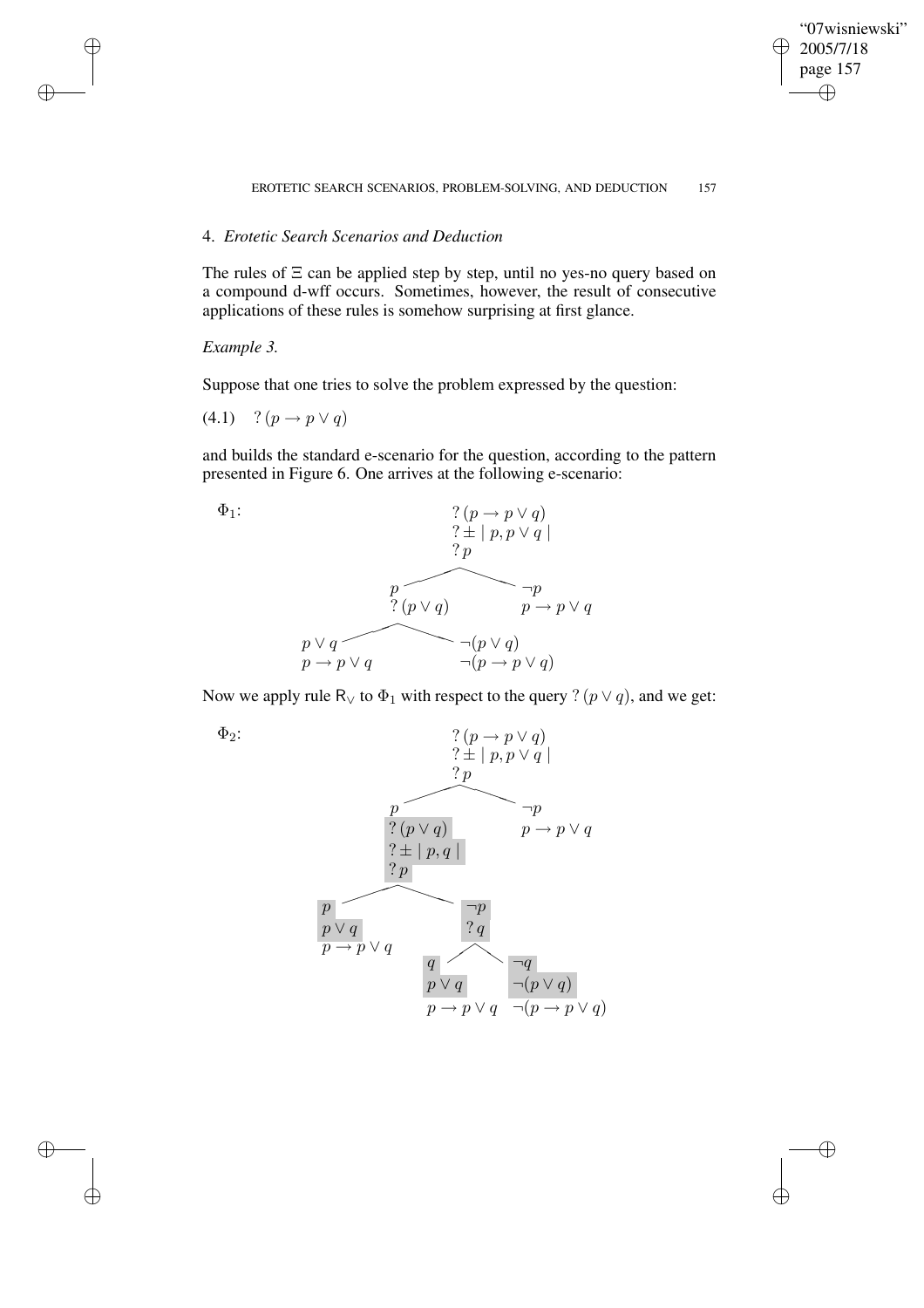$\bigoplus$ 

✐

# 158 ANDRZEJ WIŚNIEWSKI

Observe that the path of  $\Phi_2$  which leads to the negative answer to the main question involves contradictory d-wffs (that is,  $p$  and  $\neg p$ ). Clearly, one cannot expect getting a reliable answer  $p$  first, and then getting a reliable answer  $\neg p$  (dialetheism apart). On the other hand, the affirmative answer to the main question is a CPC-valid formula.

# *Example 4.*

Suppose that we are looking for an answer to the question:

$$
(4.2) \quad ? \left( (p \rightarrow q) \land p \rightarrow q \right)
$$

First, we construct the following standard e-scenario, using Figure 6 as the source of instruction.

$$
\Psi_1:
$$
\n
$$
\begin{array}{c}\n? ((p \rightarrow q) \land p \rightarrow q) \\
? \pm | (p \rightarrow q) \land p, q | \\
? ((p \rightarrow q) \land p) \\
? q\n\end{array}
$$
\n
$$
\begin{array}{c}\n(p \rightarrow q) \land p \rightarrow q \\
? q \rightarrow q \land p \rightarrow q\n\end{array}
$$
\n
$$
\begin{array}{c}\n((p \rightarrow q) \land p) \\
(p \rightarrow q) \land p \rightarrow q\n\end{array}
$$
\n
$$
\begin{array}{c}\n(q \rightarrow q) \land p \rightarrow q \\
(q \rightarrow q) \land p \rightarrow q\n\end{array}
$$

Now we apply rule R<sub>∧</sub> with respect to the query ? ( $(p \rightarrow q) \land p$ ). We obtain:

$$
\Psi_2:
$$
\n
$$
\begin{array}{c}\n?((p \to q) \land p \to q) \\
? \pm | (p \to q) \land p, q | \\
? ((p \to q) \land p) \\
? \pm | p \to q, p | \\
? (p \to q) |\n\end{array}
$$
\n
$$
\begin{array}{c}\nP \to q \\
? p \\
? p\n\end{array}
$$
\n
$$
\begin{array}{c}\np \to q \\
? p \\
? p\n\end{array}
$$
\n
$$
\begin{array}{c}\n(p \to q) \land p \\
? q \\
? q\n\end{array}
$$
\n
$$
\begin{array}{c}\n(p \to q) \land p \\
? q \\
(p \to q) \land p \to q\n\end{array}
$$
\n
$$
\begin{array}{c}\nq \\
q \\
(p \to q) \land p \to q\n\end{array}
$$
\n
$$
\begin{array}{c}\nq \\
q \\
(p \to q) \land p \to q\n\end{array}
$$

✐

✐

✐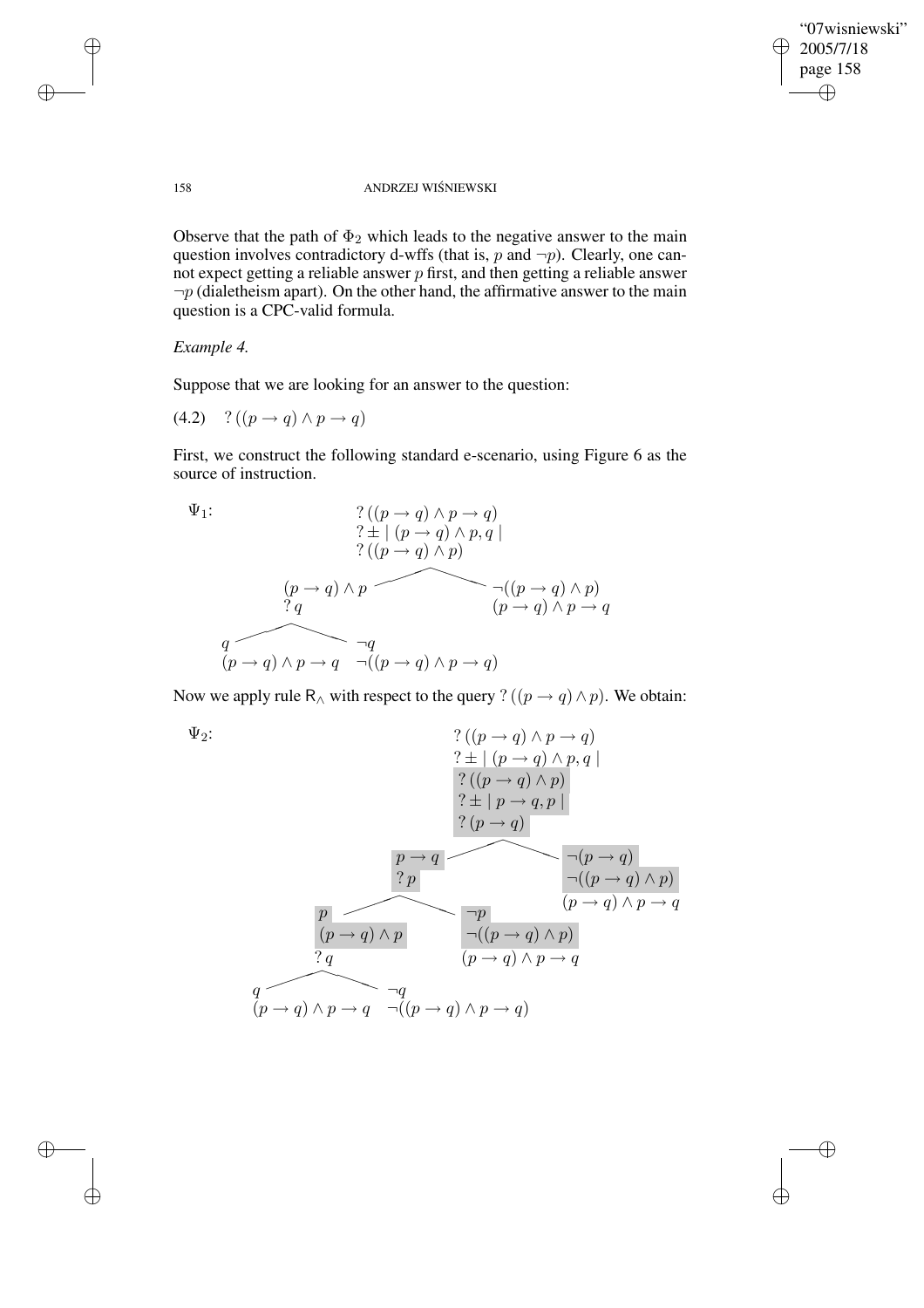✐

#### EROTETIC SEARCH SCENARIOS, PROBLEM-SOLVING, AND DEDUCTION 159

The next move is an application of rule R<sub>→</sub> with respect to the query ? ( $p \rightarrow$  $q$ ). We get:

✐

✐

✐

✐



Again, each path of  $\Psi_3$  which leads to the negative answer involves contradictory d-wffs (we have indicated them by \*). On the other hand, the affirmative answer is a CPC-valid formula. So the situation is similar as in the case of the previous example.

Can this observation be generalized? The answer is "yes" and we will turn to it in a moment. Now let us only add the following.

First, both  $\Phi_2$  and  $\Psi_3$  involve repeated queries, and, as a matter of fact, this is why contradictory formulas show up at paths. However, there is nothing in the definition of e-scenario that prevents us from repeating auxiliary questions.

Second, it happens that we receive an e-scenario with contradictory d-wffs at paths simply by building the appropriate standard scenario. Here is an example: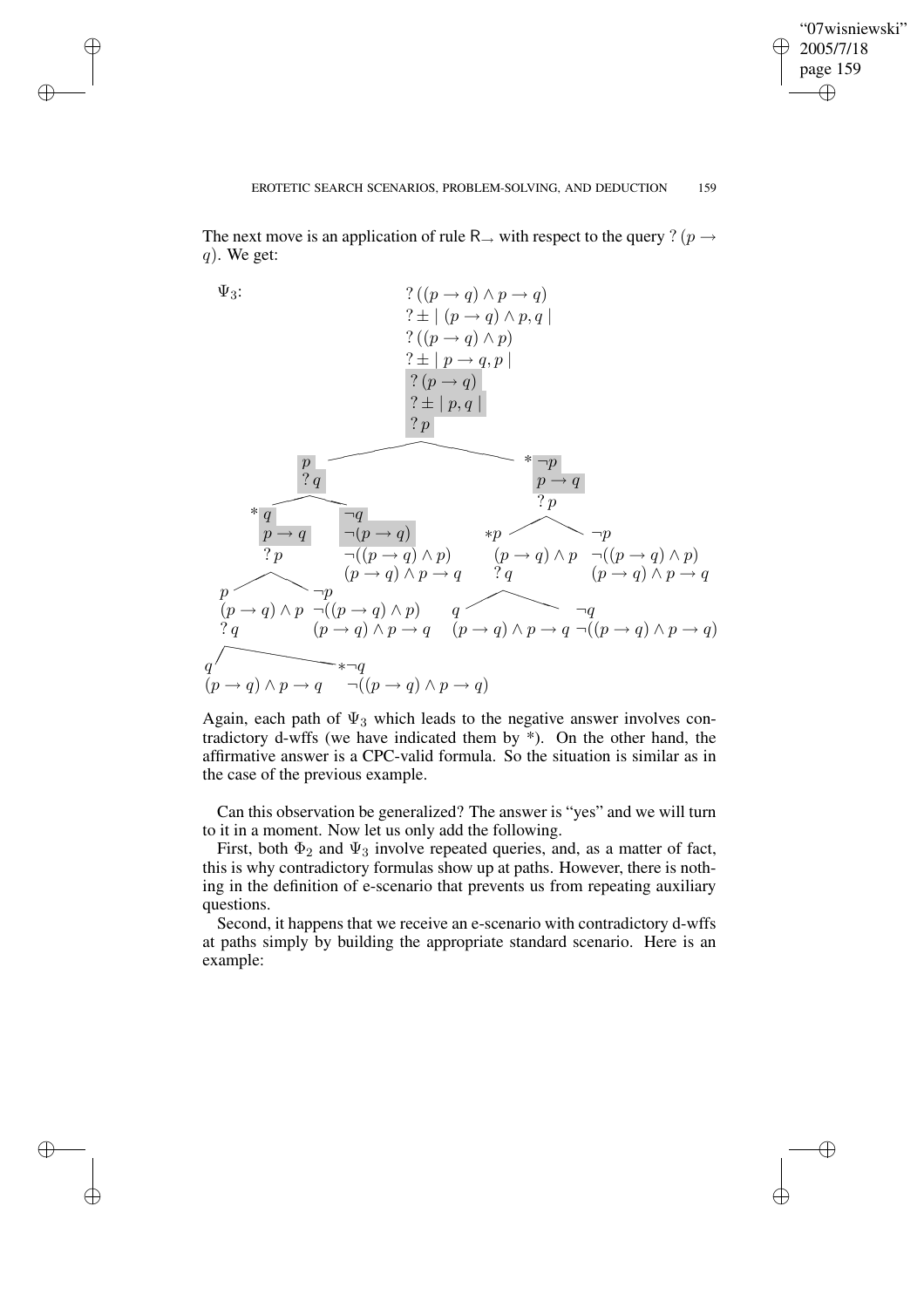✐

160 ANDRZEJ WIŚNIEWSKI



Third, and most important: arriving at a complete e-scenario for a yesno question, which involves contradictory d-wffs at each path leading to the negative answer, is not a disaster. On the contrary, an e-scenario of this kind warrants that the affirmative answer is CPC-valid and thus true as well. Let us now turn to this issue.

The following holds (for a proof, see Wiśniewski 2003):

*Theorem* 1: Let  $\Phi$  *be* an *e*-scenario for a question Q relative to a set of d*wffs* X*. Let* v *be a valuation such that* Q *is* v*-sound and all the d-wffs in* X *are true under* v*. Then the scenario* Φ *contains at least one path* e *such that:*

- (a) *each d-wff of* e *is true under* v*; and*
- (b) *each question of* e *is* v*-sound; and*
- (c) e *leads to a direct answer to* Q *which is true under* v*.*

If v is a valuation, then by a v-*golden path* of an e-scenario Φ we will mean a path of  $\Phi$  which satisfies the clauses (a), (b) and (c) of the above theorem with respect to  $v$ .

Recall that an *e-scenario for* Q is an e-scenario for Q relative to the empty set. If e is a path of an e-scenario for Q, then by *ans*(e) we designate the set made up of direct answers to all the queries of e which occur at e. (In other words, *ans*(e) consists of all the d-wffs that occur at e immediately after a query of e; according to the definition of e-derivation, these d-wffs are direct answers to queries). One can easily prove the following:

*Lemma 1*: *If* e *is a path of an e-scenario for* Q *and* e *leads to* A*, then ans(*e*) entails* A*.*

Recall that an e-scenario for  $Q$  is complete iff each direct answer to  $Q$  is the endpoint of some path of the scenario. Let us now prove:

✐

✐

✐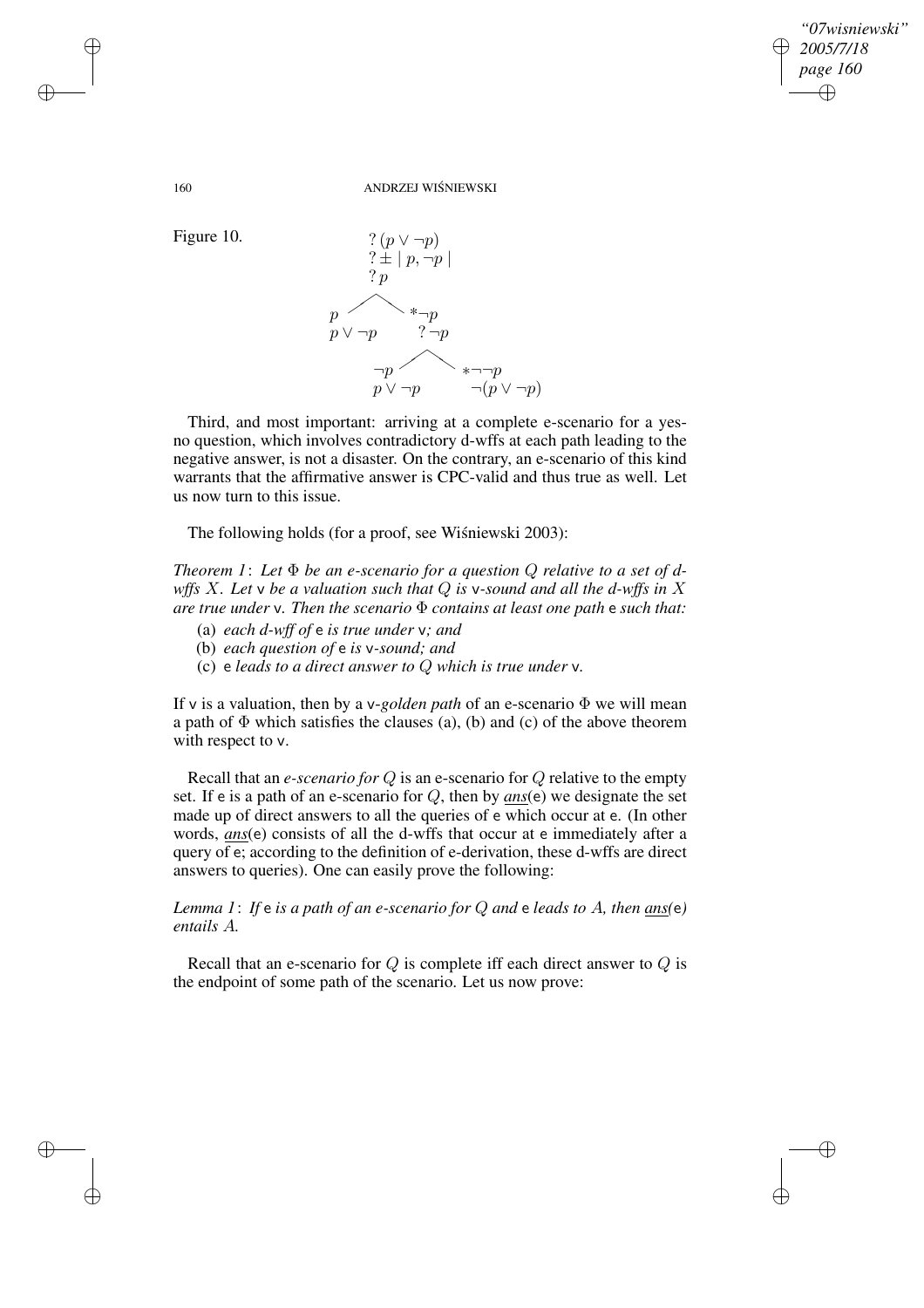✐

*Lemma 2*: *If* Φ *is a complete e-scenario for* ? A *and* v ∗ *is a valuation such that*  $v^*(-A) = 1$ *, then there exists a*  $v^*$ -golden path of  $\Phi$  which leads to  $\neg A$ .

*Proof.* Since  $\Phi$  is complete, it has path(s) which lead(s) to A and path(s) which lead(s) to  $\neg A$ . Since ? A is a simple yes-no question, then for any valuation v, the question  $? A$  is v-sound. Therefore, by Theorem 1, for each valuation v there exists a v-golden path of  $\Phi$ . Since  $v^*(-A) = 1$ , then  $\Phi$  has at least one v\*-golden path. But since  $v^*(A) = 0$ , then each v\*-golden path of  $\Phi$  leads to  $\neg A$ .

*Theorem 2*: *Let* A *be a compound d-wff. If there exists a complete e-scenario* Φ *for* ? A *such that the following condition holds:*

(contr) *for each path*  $e$  *of*  $\Phi$  *which leads to*  $\neg A$  *there exists a d-wff B such that*  $B \in ans(e)$  *and*  $\neg B' \in ans(e)$ 

*then* A *is CPC-valid.*

✐

✐

✐

✐

*Proof.* Assume that A is not CPC-valid. Then for a certain valuation v we have  $\mathsf{v}(\neg A) = 1$ . Since there exists a complete e-scenario  $\Phi$  for ? A, then by Lemma 2 at least one path of  $\Phi$  which leads to  $\neg A$  is v-golden. On the other hand, by condition *(contr)* no path of  $\Phi$  which leads to  $\neg A$  is v-golden, since each path which leads to  $\neg A$  comprises a d-wff and its negation. We arrive at a contradiction. So A is CPC-valid.

Thus in order to show that A is CPC-valid it suffices to construct a complete e-scenario for  $? A$  that has the property (contr). Since validity yields truth, an e-scenario with the property (contr) gives us a solution to the initial problem and a "surplus": it shows that the affirmative answer is not only true, but also valid.

### 4.1. *Erotetic Proofs. Soundness and Completeness*

As we have shown, complete e-scenarios with the property (contr) can be constructed in a systematic way by applying the rules of Ξ. On the other hand, an e-scenario with the property (contr) justifies the claim that the affirmative answer to the main question is CPC-valid. Let us now express these ideas in more exact terms.

Let A be a compound d-wff. The concept of standard e-scenario for the question ? A is defined in the obvious way: if A is of the form  $\neg B$ , then the standard e-scenario for ? A is of the form presented in Figure 4; if A is of the form  $B \wedge C$ , then the standard e-scenario for ? A is of the form presented in Figure 5, and so forth (see Section 4.2). Now we introduce: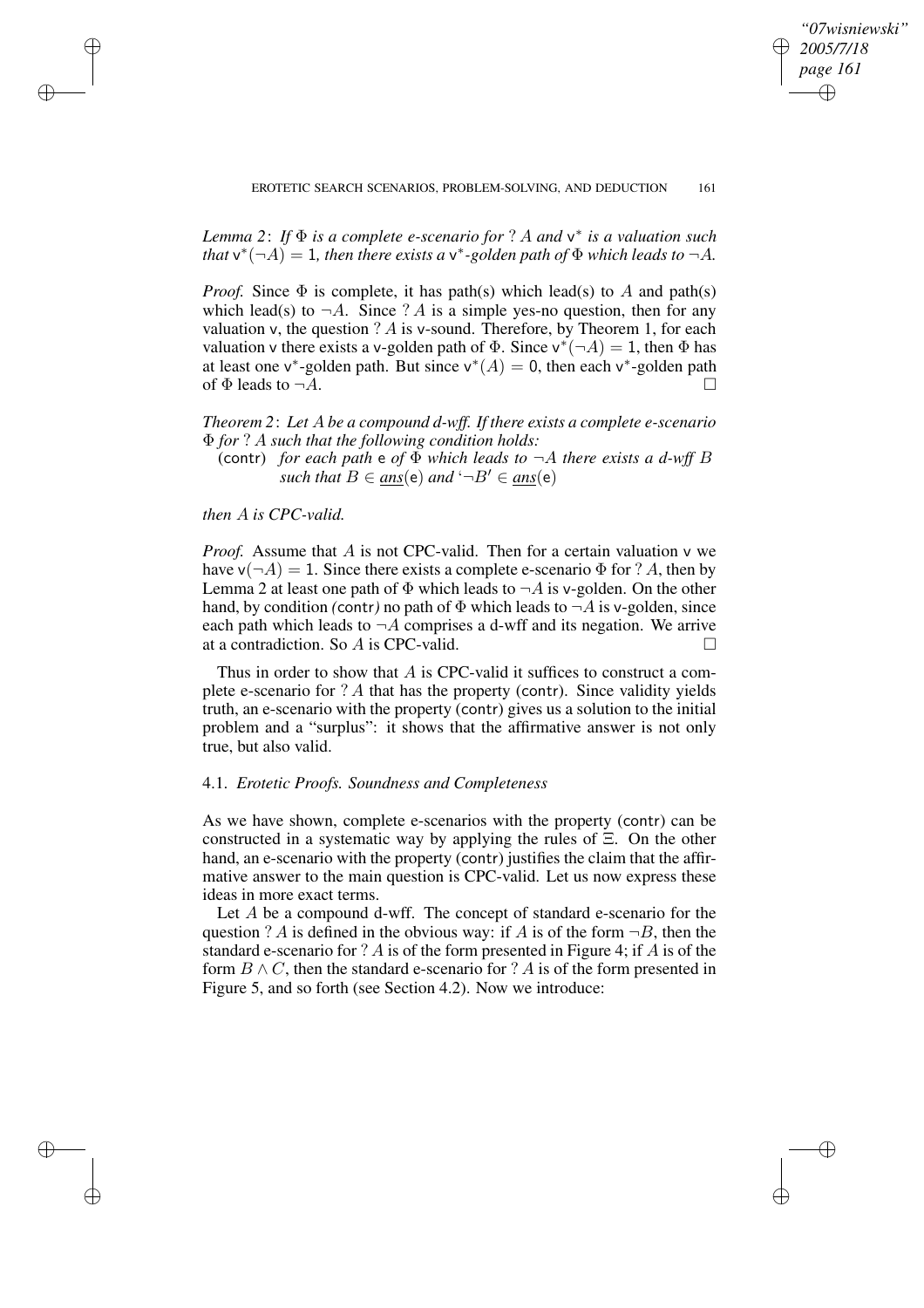✐

#### 162 ANDRZEJ WIŚNIEWSKI

*Definition* 4: A *finite sequence*  $\Phi_1, ..., \Phi_n$  *of e-scenarios for* ? A *is an* erotetic proof *of* A *iff*

- (a)  $\Phi_1$  *is the standard e-scenario for* ? A,
- (b)  $\Phi_{i+1}$  *results from*  $\Phi_i$  ( $1 \leq i < n$ ) *by an application of a rule*  $\mathsf{r} \in \Xi$ *,*
- (c)  $\Phi_n$  *is a complete e-scenario for* ? A *such that for each path*  $\mathbf{e}$  *of*  $\Phi_n$ *which leads to*  $\neg A$  *there exists a d-wff B such that*  $B \in ans(e)$  *and '*¬B*'* ∈ ans(e)*.*

Certainly, erotetic proofs are rather non-standard entities; here we use the term "proof" for the lack of a better idea. However, by Theorem 2 we immediately get:

*Theorem 3*: (soundness)*: If there exists an erotetic proof of a d-wff* A*, then* A *is CPC-valid.*

We say that a simple yes-no question Q is *based on* a d-wff A iff Q is of the form ? A. By the *degree* of a compound d-wff A we mean the number of occurrences of connectives in A. In order to prove completeness we need:

*Lemma* 3: *For each compound d-wff A there exists a finite sequence*  $\Phi_1, \ldots,$ Φ<sup>n</sup> *of e-scenarios for* ? A *such that:*

- (a)  $\Phi_1$  *is the standard e-scenario for* ? A,
- (b)  $\Phi_{i+1}$  *results from*  $\Phi_i(1 \leq i < n)$  *by an application of a rule*  $\mathsf{r} \in \Xi$ *, and*
- (c)  $\Phi_n$  *is a complete e-scenario for* ? A *such that each query of*  $\Phi_n$  *is a simple yes-no question based on a propositional variable that occurs in* A*.*

*Proof.* Assume that A is of degree 1. In this case the relevant sequence of e-scenarios is a one-term sequence; the element is the standard e-scenario for ? A.

Now assume that  $A$  is of degree greater than 1. First, we construct the standard e-scenario  $\Phi_1$  for ? A. The e-scenario  $\Phi_1$  has at most two queries; moreover, at least one query of  $\Phi_1$  is a simple yes-no question based on a compound subformula of A. Suppose that only one query of  $\Phi_1$  is a simple yes-no question based on a compound d-wff, say, B. Then we apply the appropriate rule  $r \in \Xi$  to  $\Phi_1$ ; the choice is determined by the main connective of B (if  $\wedge$  is the main connective of B, we apply R<sub> $\wedge$ </sub>, and so forth). The result is an e-scenario  $\Phi_2$  (observe that no "new" question introduced this way has  ${A, \neg A}$  as the set of direct answers). Now suppose that both queries of  $\Phi_1$ are based on compound d-wffs. We establish some order among the queries

✐

✐

✐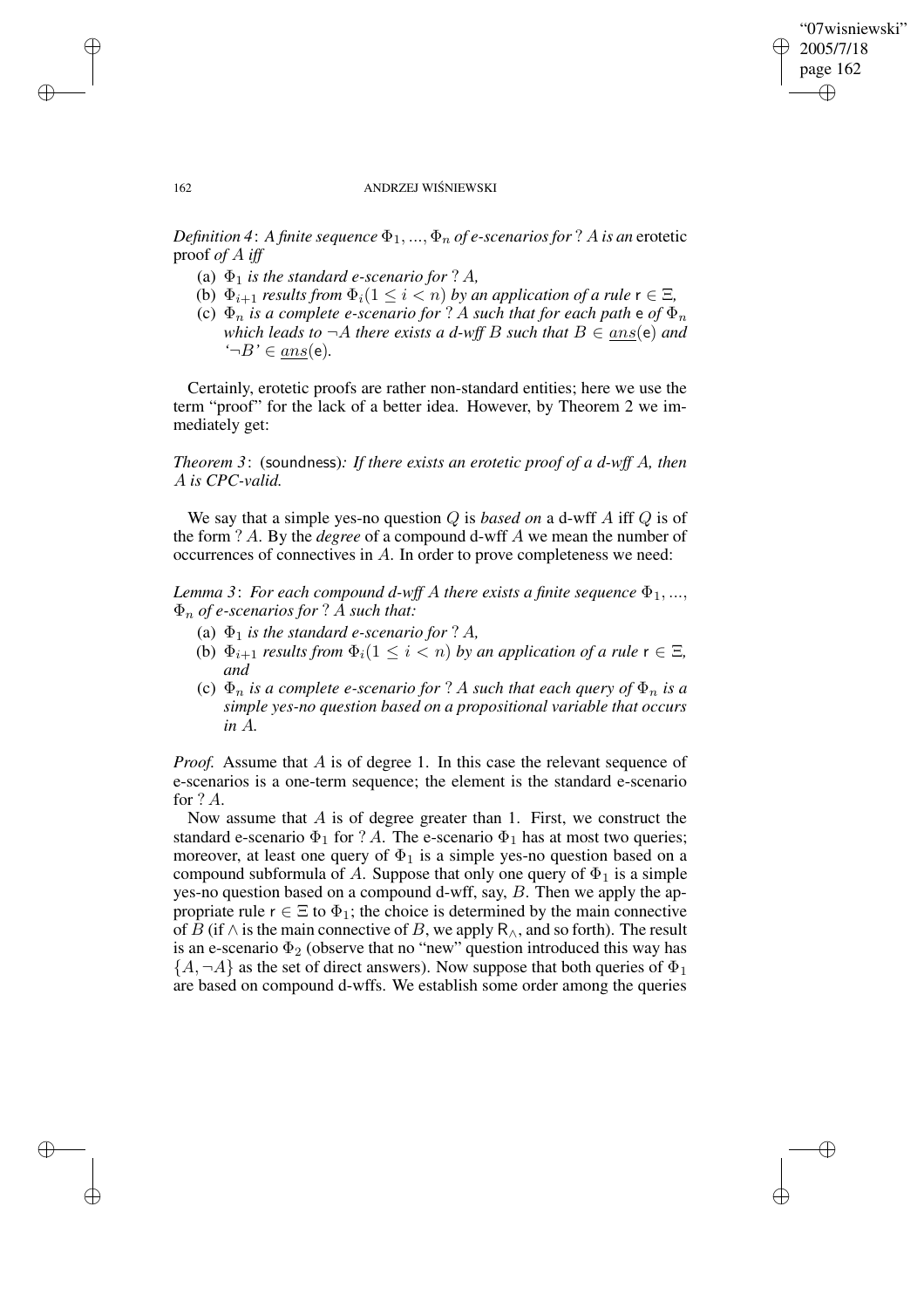✐

#### EROTETIC SEARCH SCENARIOS, PROBLEM-SOLVING, AND DEDUCTION 163

and, first, by applying the appropriate rule to the first query, we receive an escenario  $\Phi_2^*$ <sup>\*</sup><sub>2</sub>, and second, by applying the appropriate rule to  $\Phi_2^*$  $_2^*$  (which still involves the second query), we get an e-scenario  $\Phi_3$ . If all the queries of the resultant e-scenarios (i.e.  $\Phi_2$  or  $\Phi_3$ ) are simple yes-no questions based on propositional variables, we have already constructed a complete e-scenario for ? A with the required property. But it may happen that some queries of  $\Phi_2$  or of  $\Phi_3$  are still based on compound d-wffs. We establish a certain order among such queries and then build up a sequence of e-scenarios by applying the appropriate rules in the established order. Again, it may happen that the last e-scenario of this sequence still has queries based on compound d-wffs. We repeat the procedure until we arrive at a complete e-scenario which has as queries only simple yes-no questions based on propositional variables; it is clear that each of these variables occurs in A. Since each d-wff is of a finite degree, the procedure terminates in a finite number of steps and produces a finite sequence of e-scenarios.

# *Theorem 4*: (completeness) *If a d-wff* A *is CPC-valid, then there exists an erotetic proof of* A*.*

*Proof.* If A is CPC-valid, then A is a compound d-wff. Assume that there is no erotetic proof of A. Since  $A$  is a compound d-wff, then, by Lemma 3, there exists a finite sequence  $s = \Phi_1, ..., \Phi_n$  of e-scenarios for ? A such that  $\Phi_1$  is the standard e-scenario,  $\Phi_{i+1}$  results from  $\Phi_i$  by an application of a rule  $r \in \Xi$ , and  $\Phi_n$  involves as queries only simple yes-no questions based on propositional variables that occur in A; moreover,  $\Phi_n$  is complete. Since s is not an erotetic proof of A, then there exists a path e of  $\Phi_n$  which leads to  $\neg A$  such that for no d-wff B we have both  $B \in ans(e)$  and  $\neg B' \in$  $ans(e)$ . The queries of e are simple yes-no questions based on propositional variables. Hence  $ans(e)$  consists of propositional variables and/or negated propositional variables, and does not include a variable and its negation. Therefore there exists a valuation  $\nu$  which makes true all the elements of ans(e). But since e leads to  $\neg A$ , then, by Lemma 1,  $\nu(\neg A) = 1$  and thus  $v(A) = 0$ . Therefore A is not CPC-valid. We arrive at a contradiction.  $\square$ 

Thus by Theorem 3 and Theorem 4 we get:

*Theorem 5*: *A d-wff* A *is CPC-valid iff there exists an erotetic proof of* A*.*

We can also prove:

✐

✐

✐

✐

*Theorem* 6: *If a d-wff A is CPC-valid, then for each finite sequence*  $\Phi_1$ , ..., Φ<sup>n</sup> *of e-scenarios for* ? A *such that:*

(a)  $\Phi_1$  *is the standard e-scenario for* ? A,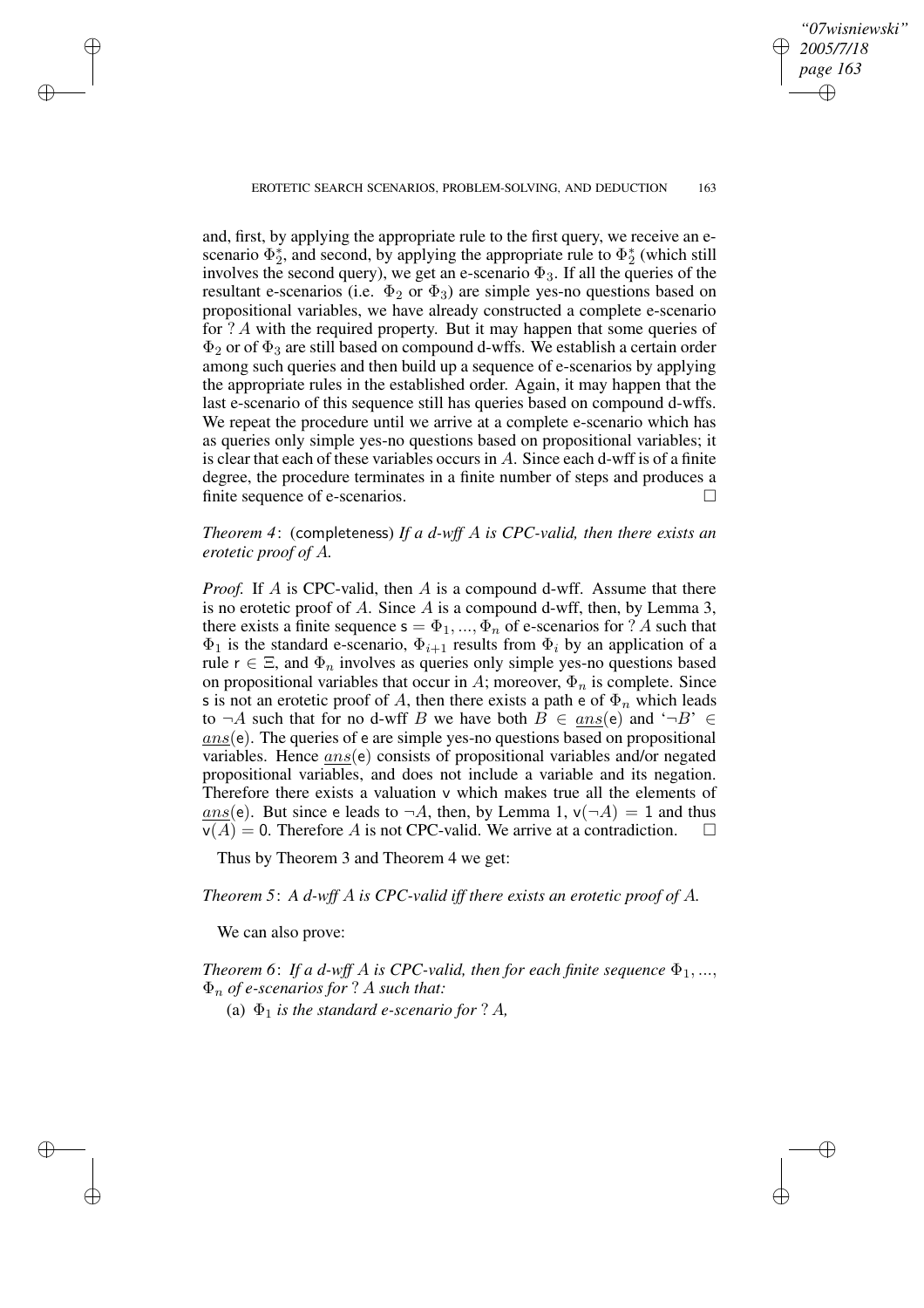## "07wisniewski" 2005/7/18 page 164 ✐ ✐

✐

✐

#### 164 ANDRZEJ WIŚNIEWSKI

- (b)  $\Phi_{i+1}$  *results from*  $\Phi_i$  ( $1 \leq i < n$ ) *by an application of a rule*  $r \in \Xi$ *, and*
- (c)  $\Phi_n$  *is a complete e-scenario for* ? A *such that each query of*  $\Phi_n$  *is a simple yes-no question based on a propositional variable that occurs in* A*.*

*the e-scenario*  $\Phi_n$  *has the property* (contr).

*Proof.* Suppose that there exists a finite sequence  $\Phi_1, ..., \Phi_n$  of e-scenarios for ? A such that conditions (a), (b), and (c) are fulfilled, but  $\Phi_n$  does not have the property (contr). Thus there exists a path e of  $\Phi_n$  for which the following hold: (i) e leads to  $\neg A$ , and (ii) for some valuation v,  $v(B) = 1$ for each  $B \in ans(e)$ . Therefore, by Lemma 1,  $v(\neg A) = 1$  and hence A is not CPC-valid.

Theorem 6 yields that the order in which rules of  $\Xi$  are applied is irrelevant: if only the initial yes-no question is based on a CPC-valid d-wff A, then we will always receive, sooner or later, an erotetic proof of  $A$ . Moreover, this will happen even if we do not know in advance that the affirmative answer (*i.e.* A) is CPC-valid. The relevant feature here is CPC-validity itself and not a questioner's knowledge about it.

The following philosophical comment is in order here. The consecutive items of an erotetic proof of a CPC-valid d-wff  $A$  are e-scenarios for  $? A;$ the last item is a complete e-scenario for ? A *which illustrates that in order to get the negation of* A *we would have to receive reliable, but contradictory answers*. This is impossible (dialetheism apart) and therefore we have a good reason for the acceptance of A as CPC-valid.

### 5. *Final Remarks*

Since there are many proof methods for CPC, the importance of the method presented in Section 4 can be discussed. An erotetic proof proceeds by performing simple steps, but in a complex environment. However, we aimed at showing that there are cases in which a systematic reflection on possible ways of reaching alternative solutions is sufficient in order to establish the right solution, and the considerations of Section 4 justify this claim. According to a common-sense view, each successful problem-solving procedure based on questioning requires information-gaining moves. The expression "by questions" usually means "by questions and answers". As we have shown, however, there are exceptions from this rule.

Let us finally mention two related approaches to provability, which are also based on IEL.

✐

✐

✐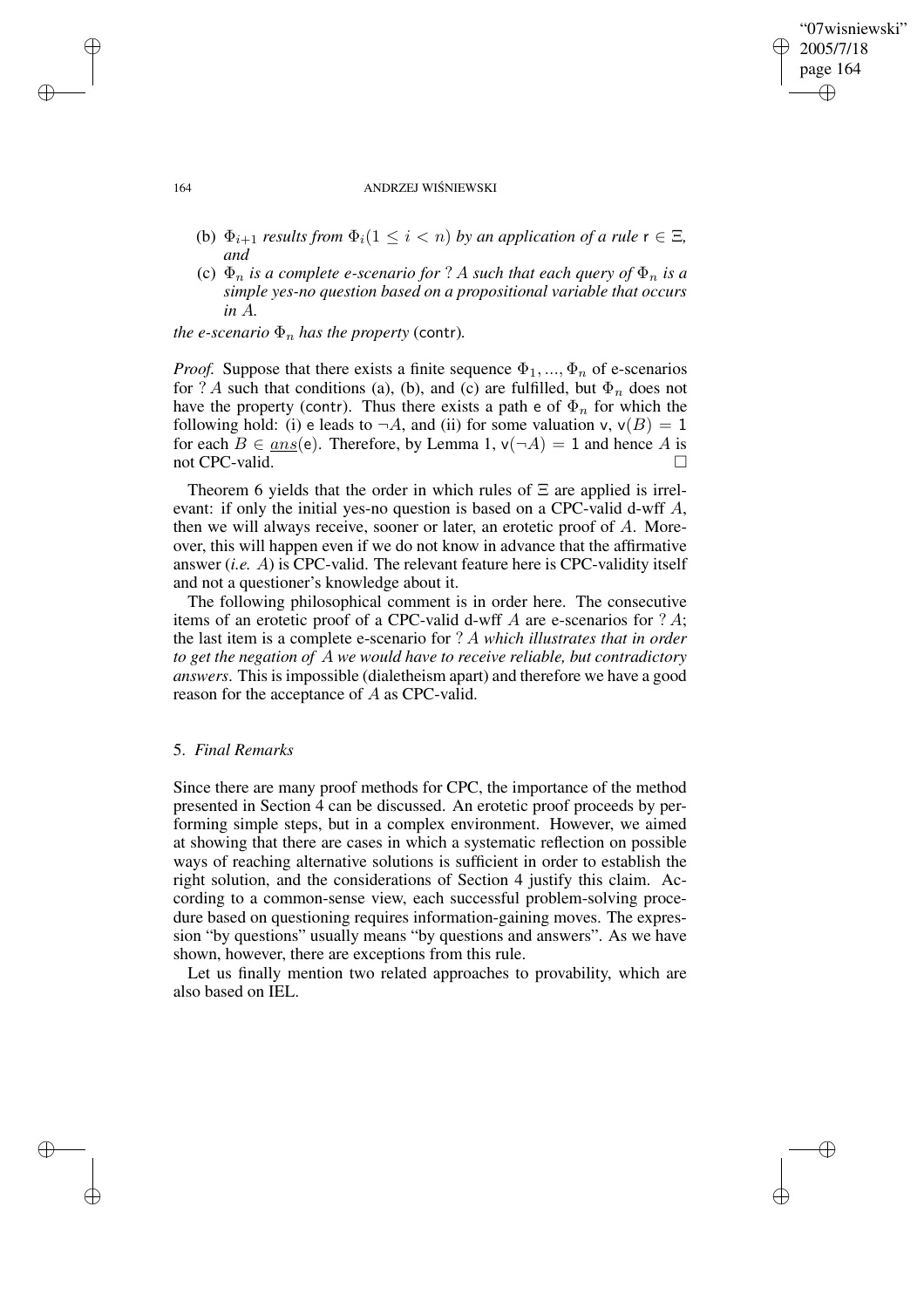EROTETIC SEARCH SCENARIOS, PROBLEM-SOLVING, AND DEDUCTION 165

✐

✐

✐

✐

"07wisniewski" 2005/7/18 page 165

✐

✐

✐

✐

Urbański (cf. Urbański 2001, 2001a, 2002, 2002a) has proposed a new proof method for some propositional calculi. The concept of Synthetic Tableau for a formula is introduced. Roughly, a Synthetic Tableau for a formula is a family of interconnected synthetic derivations of this formula or its negation; a synthetic derivation, in turn, starts with a variable that occurs in the formula or with the negation of such a variable, and ends with the target formula. The remaining items are either proper subformulas of the target formula or negations of its proper subformulas, introduced according to some simple introductory rules. The relevant synthetic derivations are interconnected in such a way that a Synthetic Tableau has a tree-like structure. As far as CPC is concerned, the main result is: a formula  $\ddot{A}$  is CPC-valid iff each synthetic tableau for A consists of synthetic derivations of A only (i.e. no synthetic derivation of the tableau ends with  $\neg A$ ). It can be shown that each regular Synthetic Tableau for A can be extended to an e-scenario for ? A which involves as queries only simple yes-no questions based on propositional variables that occur in A; moreover, a Synthetic Tableau for A can be extracted from an e-scenario for ? A which has some simple properties (for details, see Urbański 2001a). Thus a regular Synthetic Tableau for a CPC-valid formula A can be extended to an (incomplete) e-scenario for ? A such that all the queries of this scenario are simple yes-no questions based on propositional variables that occur in A, and all the paths of the scenario lead to A. Looking from the philosophical point of view, an e-scenario of this kind shows that A can be reached after receiving any answers to the relevant queries. On the other hand, the last e-scenario which occurs in an erotetic proof (in our sense) of A shows that in order to get  $\neg A$  we have to receive contradictory, but reliable answers. Thus an erotetic proof of A shows that it is impossible to reach  $\neg A$ .

The second question-theoretic approach to provability is based on the old idea of transforming a main problem into consecutive sub-problems until a solution becomes evident. Proofs now are not sequences of e-scenarios, but sequences of questions ending with a question which has some required properties. An interesting feature of a proof of this kind, called a *Socratic proof*, is that it can be transformed into a Gentzen-style proof; in some cases a transformation into an Analytic Tableau is also possible. For details see Wiśniewski (2004).

> Section of Logic and Cognitive Science Institute of Psychology Adam Mickiewicz University Szamarzewskiego 89 60-589 Poznan´ Poland E-mail: Andrzej.Wisniewski@amu.edu.pl